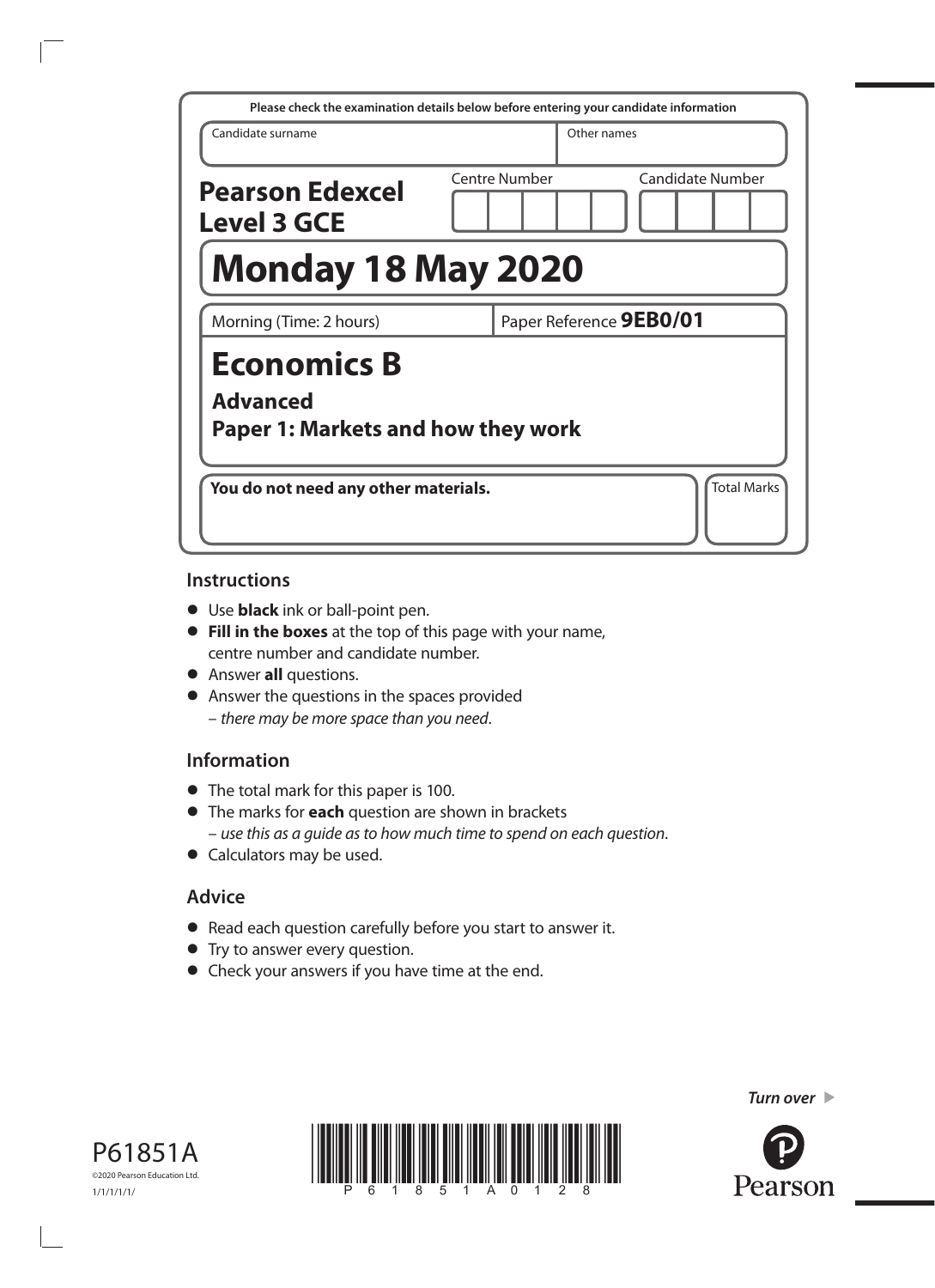# **Answer ALL questions.**

# **SECTION A**

# **Read the following extracts (A to C) before answering Question 1.**

#### **Write your answers in the spaces provided.**

#### **Extract A**

#### **How** *British Airways (BA)* **is turning itself into a low-cost airline**

*BA*'s efforts to compete with budget airlines such as *EasyJet* and *Ryanair* on short-haul flights has led to a number of changes that have been criticised by loyal customers and created bad publicity for the long-established business. *BA* took the decisions to scrap free meals on all short-haul flights and reconfigure aircraft to add more seats, resulting in reduced legroom on some aircraft.

The reinvention of *BA* is continuing with the carrier planning to launch the option of no-frills fares on its long-haul flights. The cheaper tickets, which do not include the cost of luggage or seat selection, will help *BA* compete with the likes of low-cost long-haul rival *Norwegian* on key routes to America.

*BA* faced further bad publicity when news broke it had been fined  $\epsilon$ 104m (£90m) by the European Commission in 2017 for its role in a major price-fixing scandal. Eleven airlines were fined a total of €776m for their role in a cartel to fix fuel and security charges on flights within the European Economic Area.

Despite the bad publicity the business is performing well financially. In 2017 *BA* generated sales revenue of £12.30bn, which was a 7.3% increase on the previous year. In 2017 the profit for the year increased from £1.28bn to £1.4bn.

(Sources: adapted from https://www.telegraph.co.uk/travel/comment/british-airways-is-going-budget-onlong-haul-flights/,

 https://www.statista.com/statistics/264296/british-airways-worldwide-revenues-since-2006/. http://www.cityam.com/261156/eu-slaps-eur776-million-fine-air-cargo-cartel) 10

5

**DOMORATION CONTROL** 

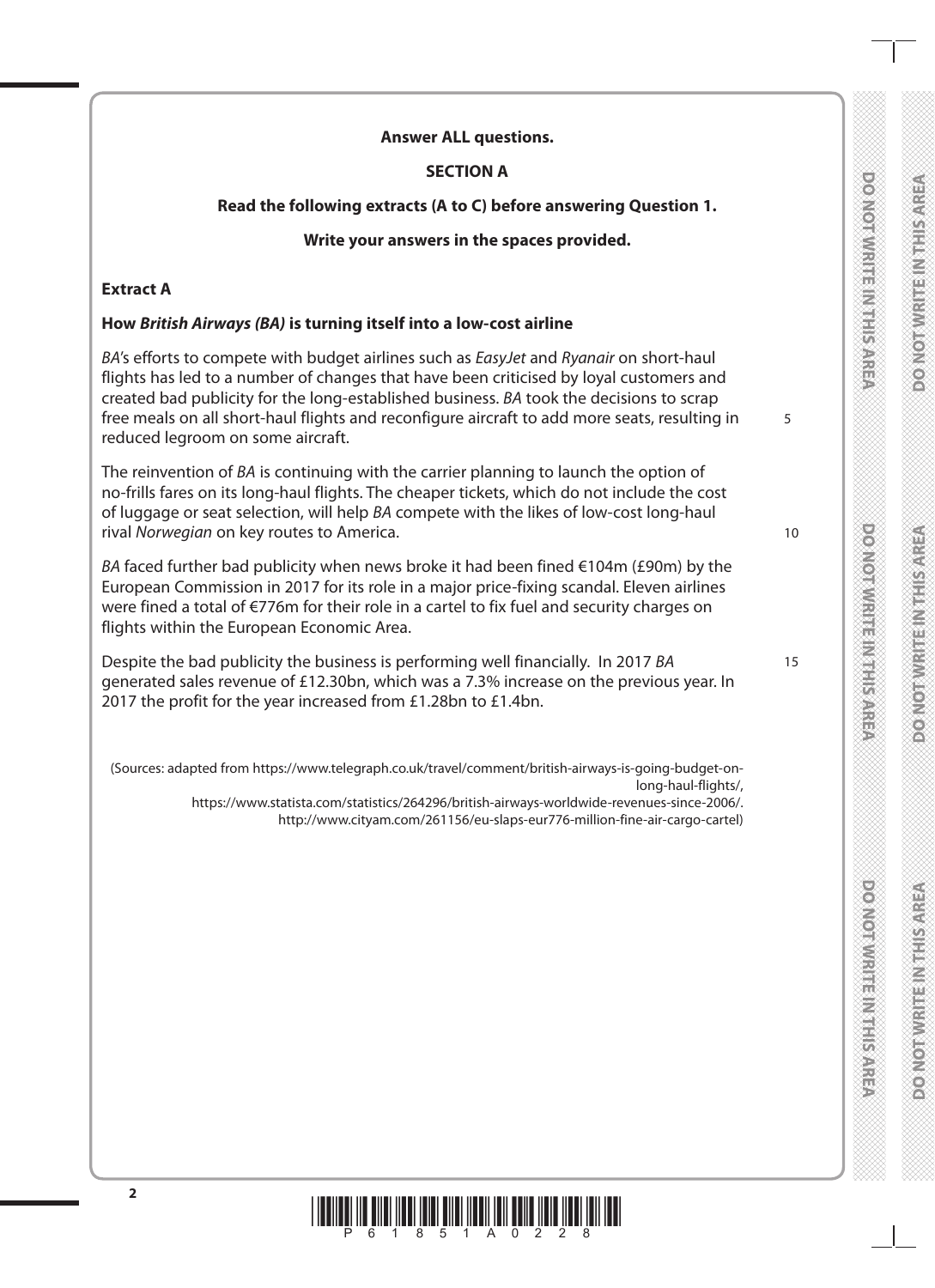# **Extract B**

# **Government sets out its vision for UK aviation**

In 2017 the UK Government launched its initial plans to develop a new aviation strategy to help shape the future of the aviation industry to 2050 and beyond. It looks at how the government can support future growth in an industry which directly supports 240,000 jobs and contributes around £22bn to the UK economy each year. The plan recognises that larger airports help to attract more investment and visitors and connects UK firms to trading opportunities overseas.

The strategy was announced at the launch of a £1bn project to double the size of Manchester Airport's Terminal 2. The project will create 1,500 jobs, allow for more international destinations, and grow passenger numbers from 27 million to 45 million a year.

In addition, it was announced that families flying on holiday will no longer have to pay air passenger duty (APD) for children under the age of 16. APD was introduced in 1994 as an indirect tax to pay for the environmental costs of air travel and is levied against each passenger on flights departing from the UK.

> (Sources: adapted from http://www.thisismoney.co.uk/money/holidays/article-2859186/ Flight-taxes-children-abolished-cut-hundreds-pounds-cost-family-holidays.html, https://www.gov.uk/government/news/government-sets-out-vision-for-future-of-uk-aviation)



5

10

15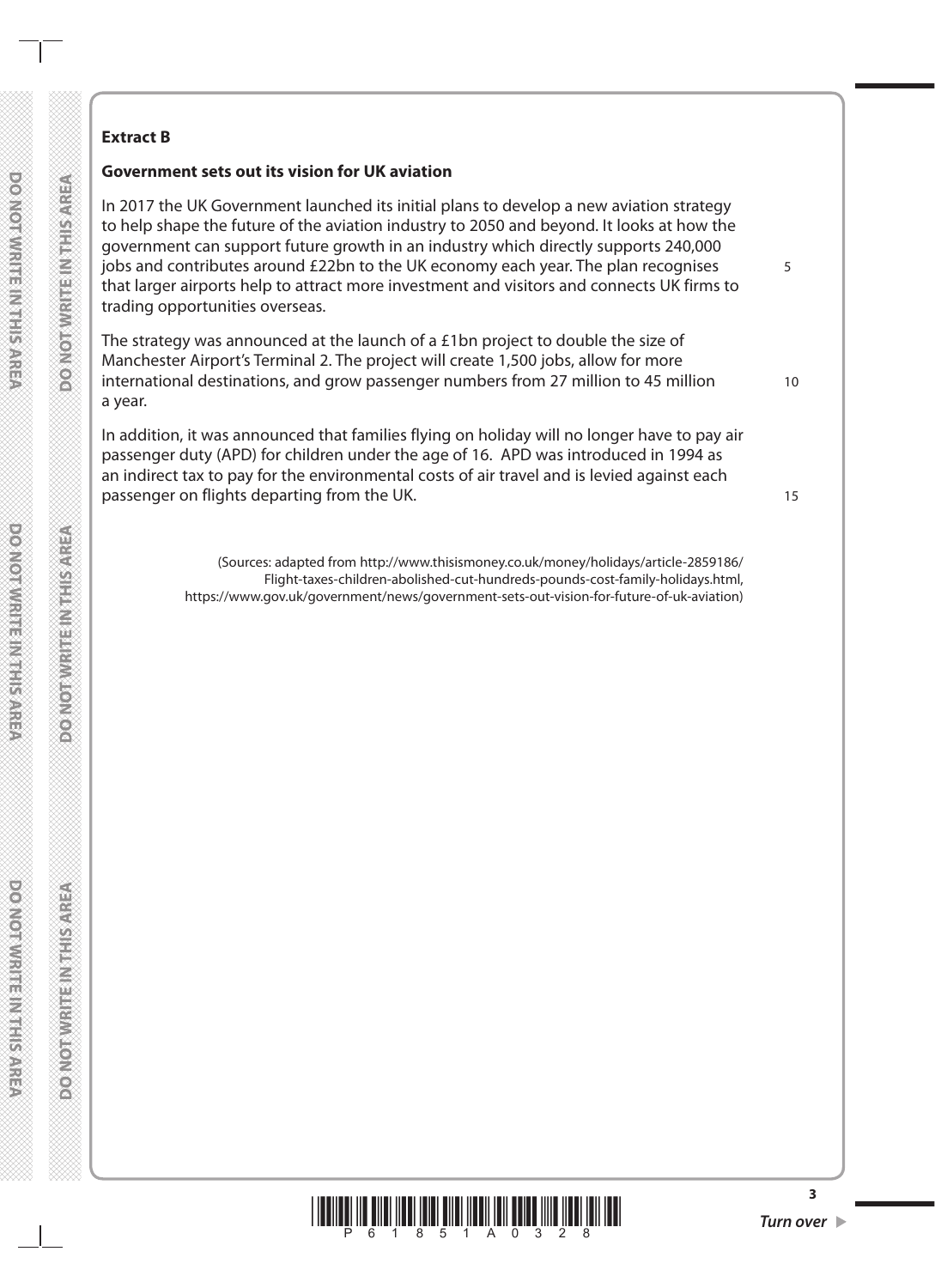# **Extract C**

For the airline industry, jet fuel represents one of the largest expenses.



# **Jet fuel prices (US dollars per gallon)**

(Source: adapted from https://www.indexmundi.com/commodities/?commodity=jet-fuel&months=120)



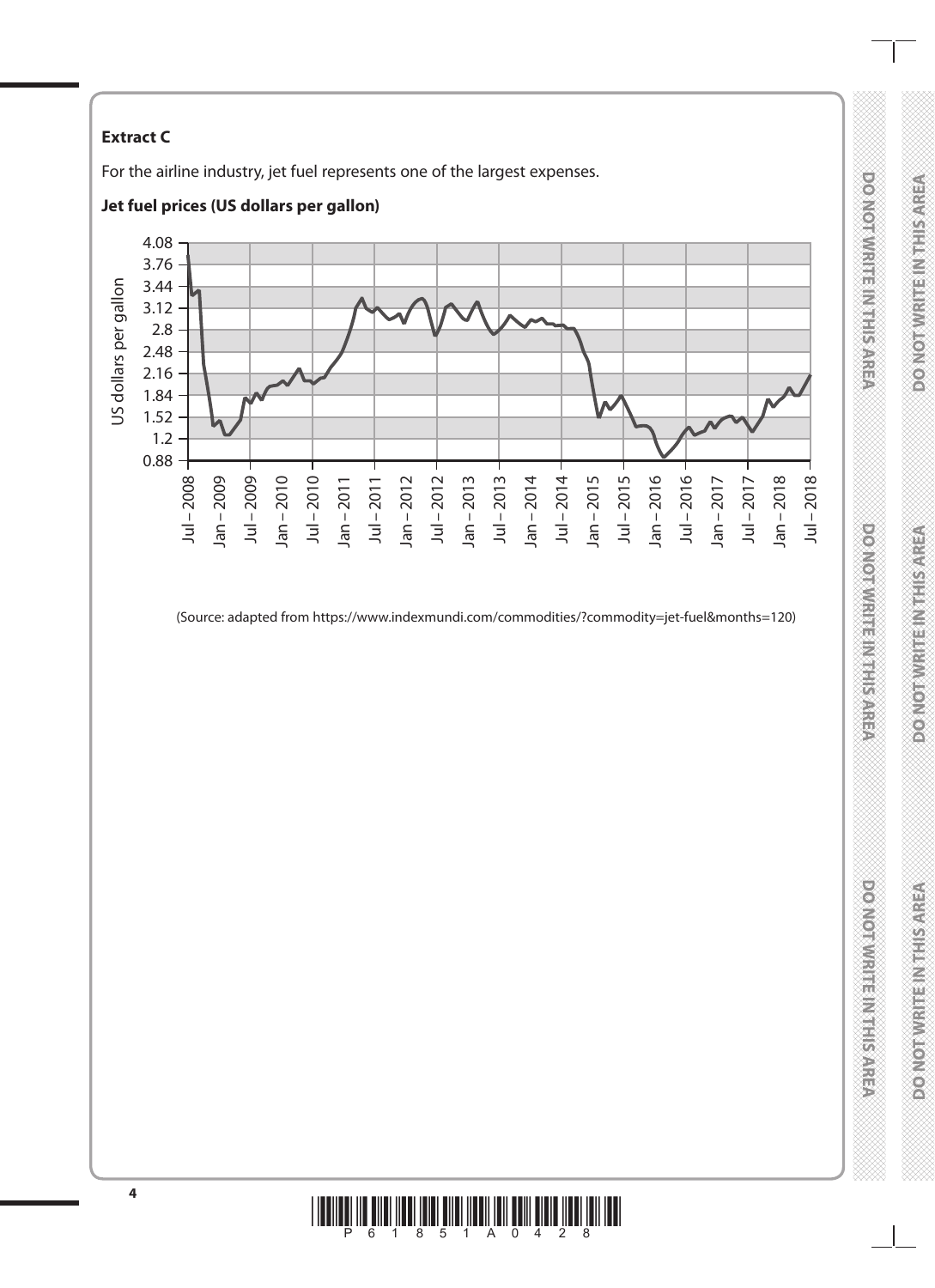- In July 2008 the jet fuel price per gallon was \$3.89. In January 2018 it was \$1.95.  $\mathbf{1}$ (a) Calculate, to two decimal places, the percentage decrease in the price of jet fuel
	- between July 2008 and January 2018. You are advised to show your working.

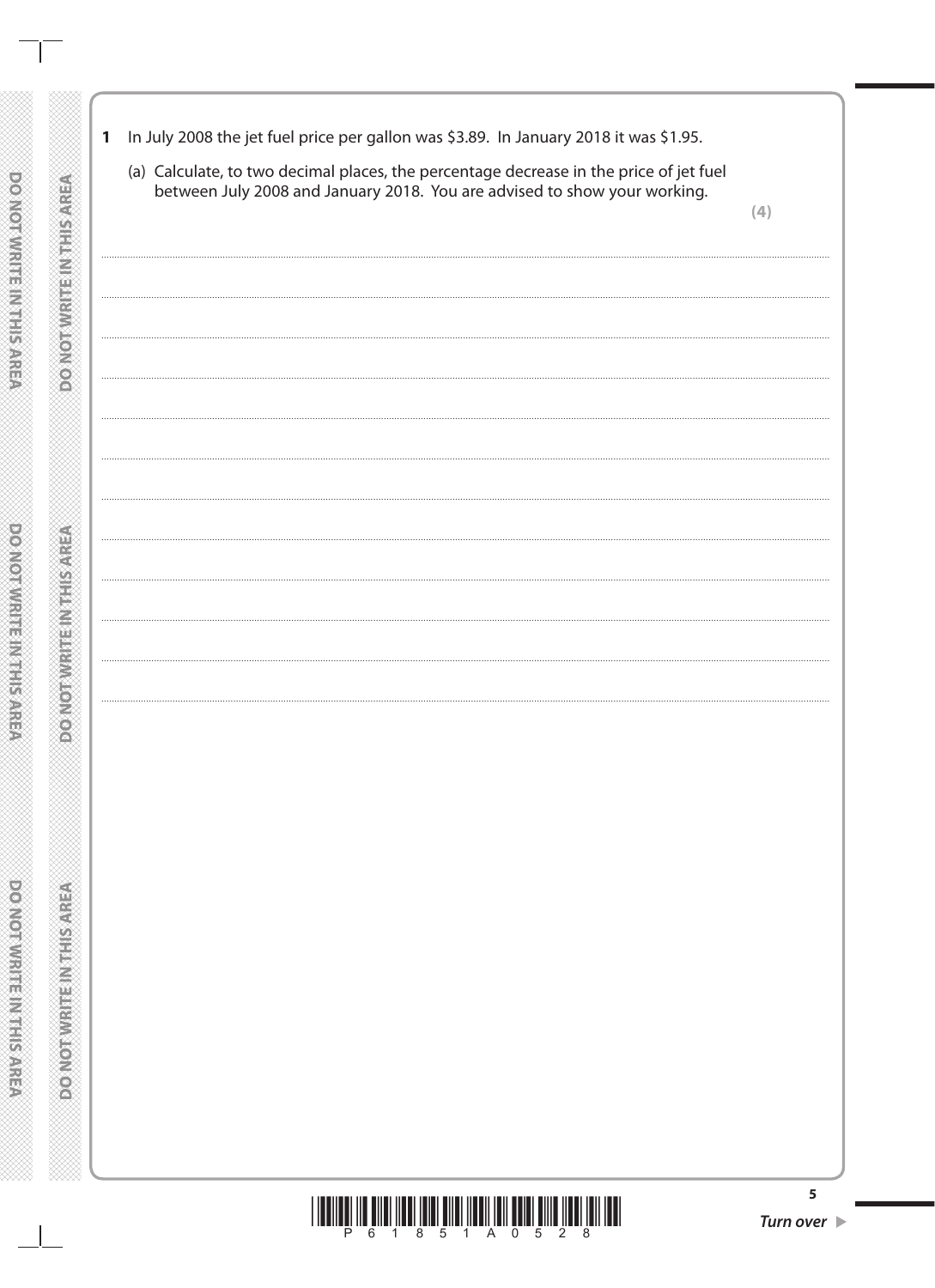A company that refits aircraft for airlines was charging a price of £300000 to refit an aircraft and demand was six refits per year. When the company reduced its price to £298000 per aircraft the demand increased to seven aircraft per year.

(b) Calculate the marginal revenue gained from the decrease in price for refitting an aircraft.

 $(4)$ 

**DOOMORATION ENGINEERING** 

DO NOT WRITE IN THIS AREA

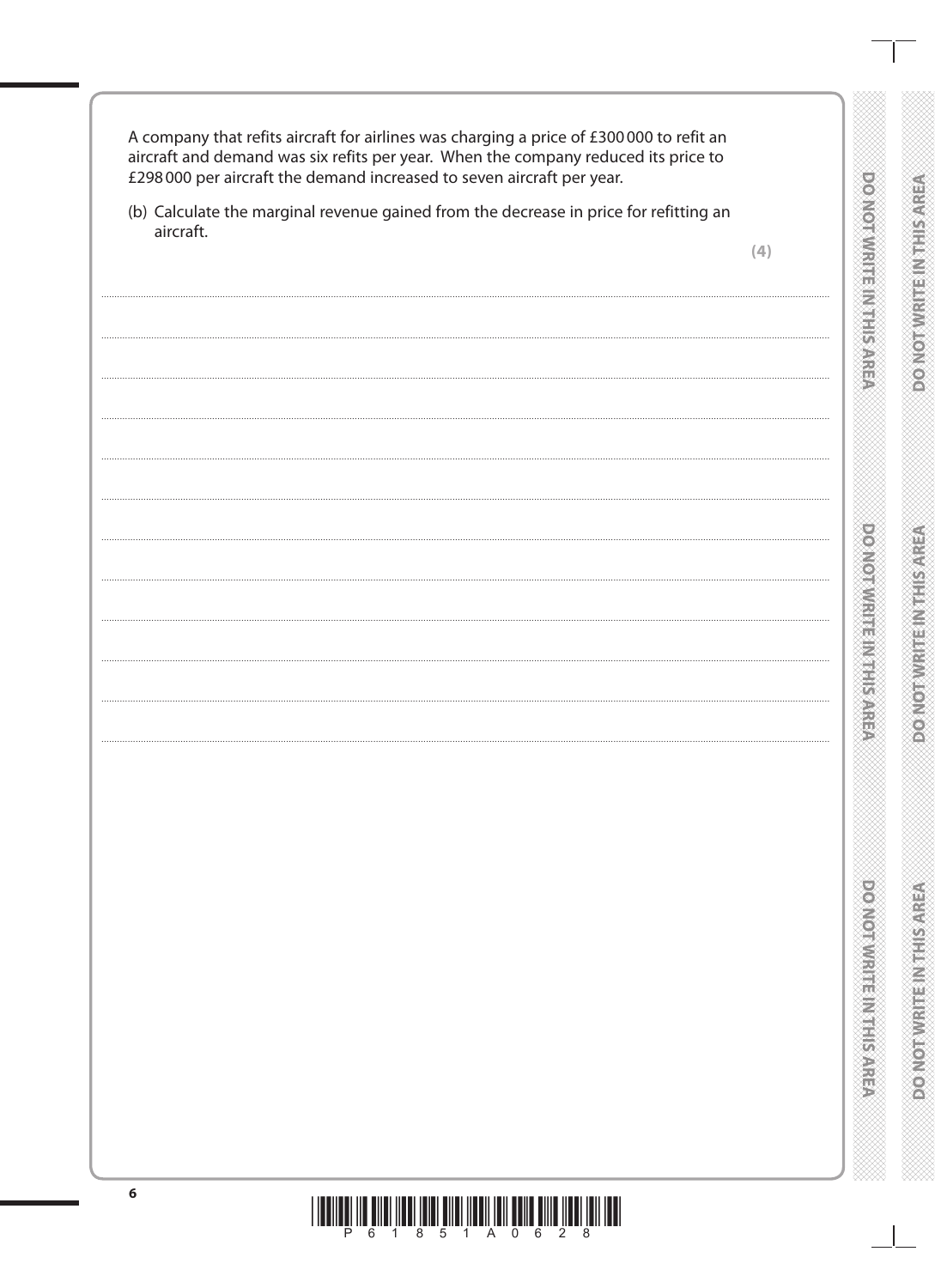(c) Using a supply and demand diagram, illustrate the likely impact on *BA* of further bad publicity for the business.

 **(4)**

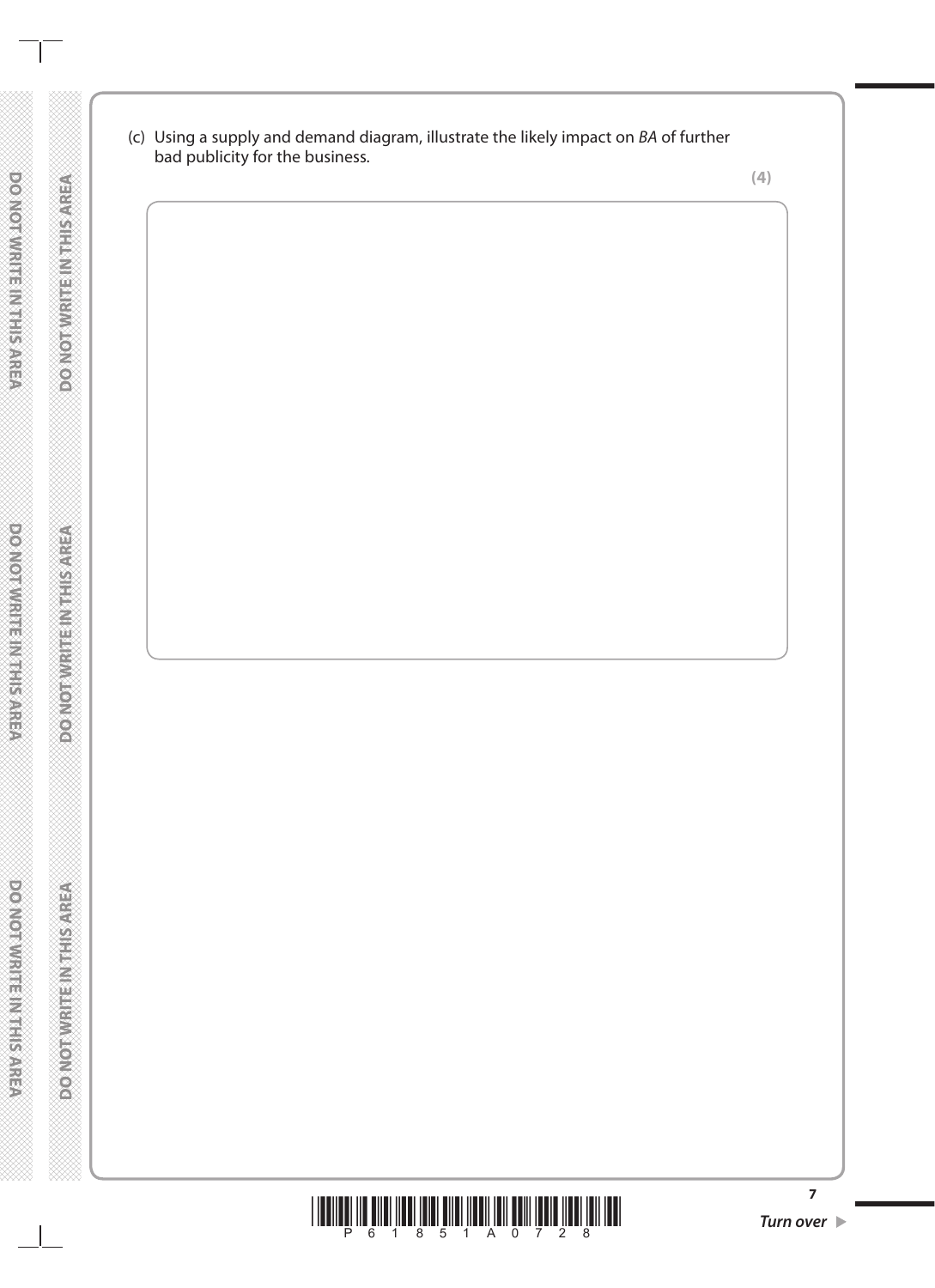| (d) Analyse two ways secondary market research may be used by airlines, such as BA,<br>to help increase sales. |     |  |
|----------------------------------------------------------------------------------------------------------------|-----|--|
|                                                                                                                | (6) |  |
|                                                                                                                |     |  |
|                                                                                                                |     |  |
|                                                                                                                |     |  |
|                                                                                                                |     |  |
|                                                                                                                |     |  |
|                                                                                                                |     |  |
|                                                                                                                |     |  |
|                                                                                                                |     |  |
|                                                                                                                |     |  |
|                                                                                                                |     |  |
|                                                                                                                |     |  |
|                                                                                                                |     |  |
|                                                                                                                |     |  |
|                                                                                                                |     |  |
|                                                                                                                |     |  |
|                                                                                                                |     |  |
|                                                                                                                |     |  |
|                                                                                                                |     |  |
|                                                                                                                |     |  |
|                                                                                                                |     |  |
|                                                                                                                |     |  |
|                                                                                                                |     |  |
|                                                                                                                |     |  |
|                                                                                                                |     |  |
|                                                                                                                |     |  |
|                                                                                                                |     |  |
|                                                                                                                |     |  |
|                                                                                                                |     |  |
|                                                                                                                |     |  |
|                                                                                                                |     |  |
|                                                                                                                |     |  |
|                                                                                                                |     |  |
|                                                                                                                |     |  |
|                                                                                                                |     |  |
| $\bullet$                                                                                                      |     |  |

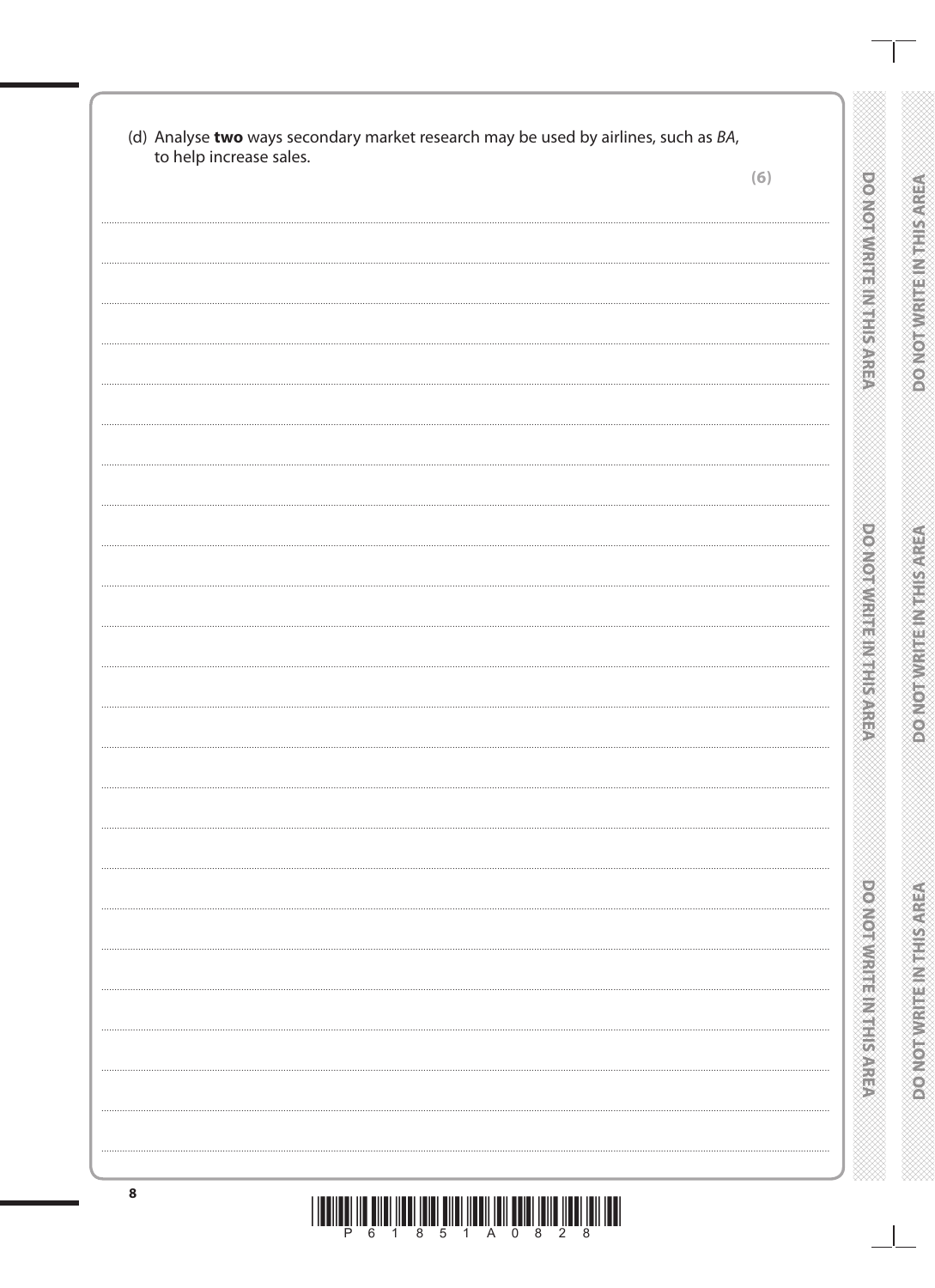|                                 | (e) Discuss the importance to $BA$ of survival as a business objective. | (8) |
|---------------------------------|-------------------------------------------------------------------------|-----|
| <b>PONOISIUS REGIONALES</b>     |                                                                         |     |
| $\cdots$                        | .                                                                       |     |
|                                 |                                                                         |     |
|                                 |                                                                         |     |
|                                 |                                                                         |     |
|                                 |                                                                         |     |
|                                 |                                                                         |     |
| <b>DOMORATION</b> CONTROL       |                                                                         |     |
|                                 |                                                                         |     |
|                                 |                                                                         |     |
|                                 |                                                                         |     |
|                                 |                                                                         |     |
|                                 |                                                                         |     |
|                                 |                                                                         |     |
|                                 |                                                                         |     |
|                                 |                                                                         |     |
| <b>POINOT WRITEING RIS AREA</b> |                                                                         |     |
|                                 |                                                                         |     |
|                                 |                                                                         |     |
|                                 |                                                                         | 9   |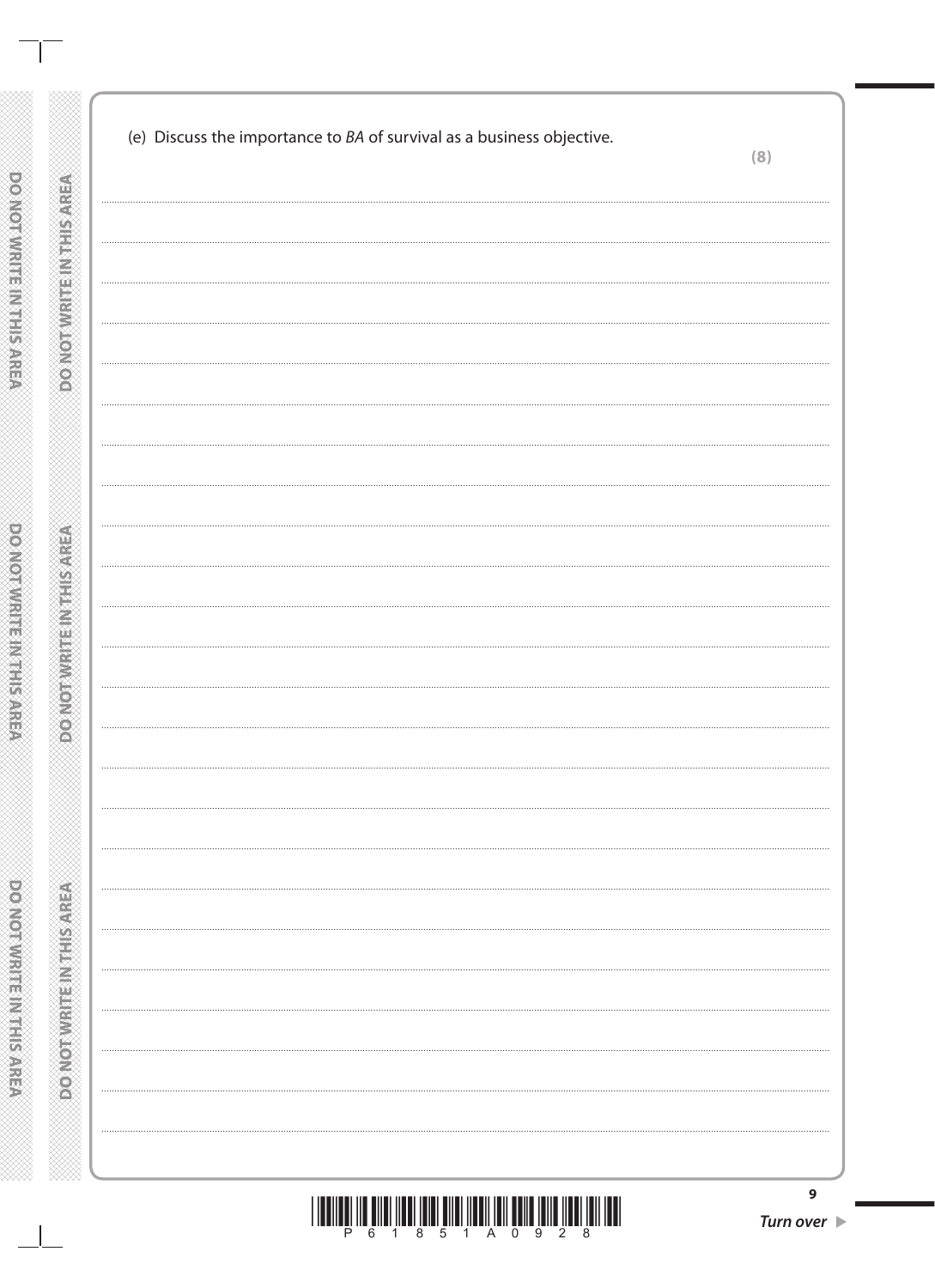| vision for UK aviation. |      |
|-------------------------|------|
|                         | (10) |
|                         |      |
|                         |      |
|                         |      |
|                         |      |
|                         |      |
|                         |      |
|                         |      |
|                         |      |
|                         |      |
|                         |      |
|                         |      |
|                         |      |
|                         |      |
|                         |      |
|                         |      |
|                         |      |
|                         |      |
|                         |      |
|                         |      |
|                         |      |
|                         |      |
|                         |      |
|                         |      |
|                         |      |
|                         |      |
|                         |      |
|                         |      |
|                         |      |
|                         |      |
|                         |      |
|                         |      |
|                         |      |
|                         |      |
|                         |      |
|                         |      |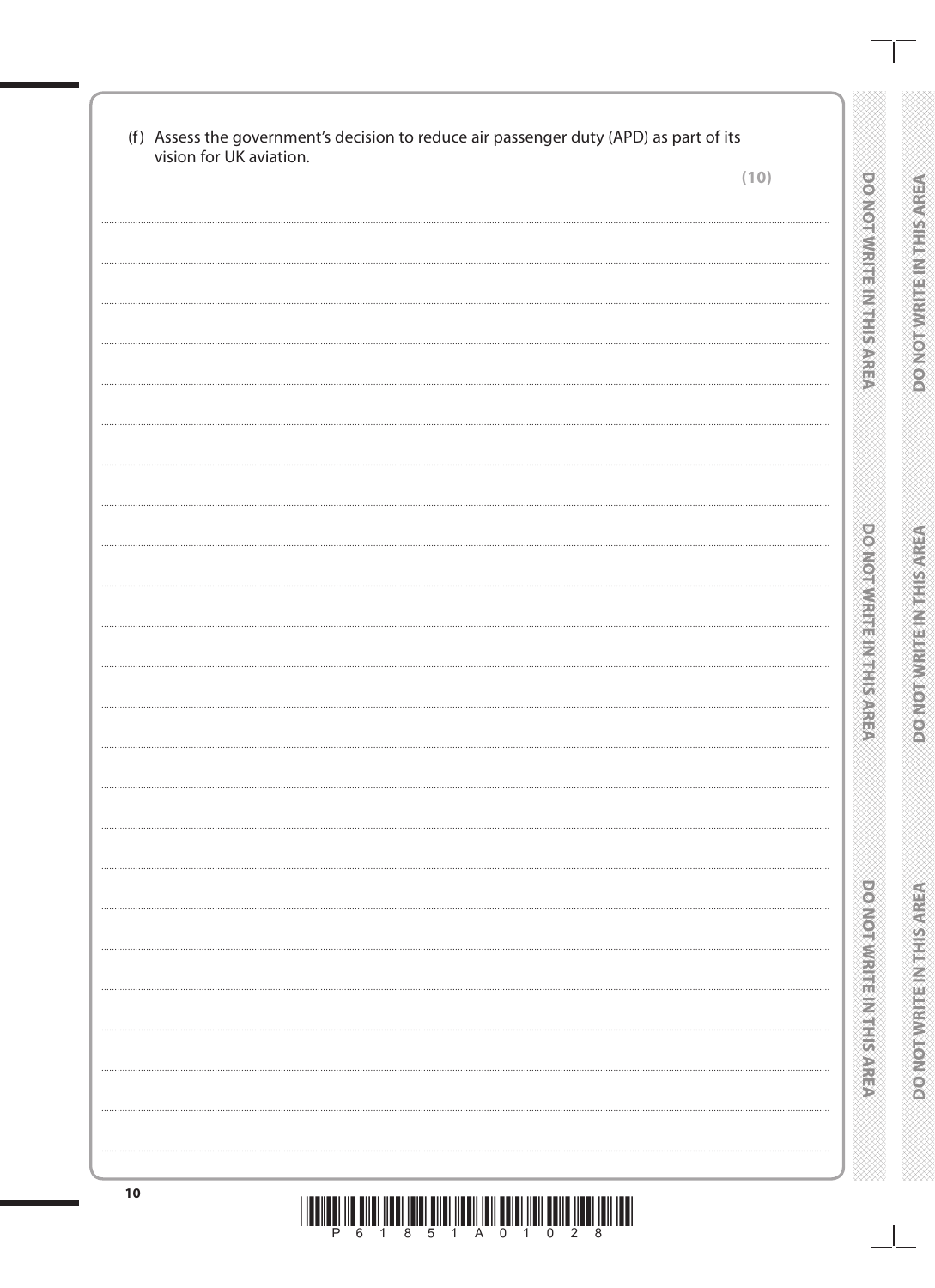|   | $\sim$             | $- - - -$ |
|---|--------------------|-----------|
| . |                    |           |
|   | $\sim$<br>$\cdots$ |           |
| ٠ |                    |           |
|   |                    |           |
|   |                    |           |
|   |                    |           |
|   |                    |           |

| I III AN AN DI MARKA MARKA MARKA MARKA MARKA MARKA MARKA MARKA MARKA MARKA MARKA MARKA MARKA MARKA MARKA MARKA |  |  |                         |  |  |  |
|----------------------------------------------------------------------------------------------------------------|--|--|-------------------------|--|--|--|
|                                                                                                                |  |  | P 6 1 8 5 1 A 0 1 1 2 8 |  |  |  |

**DOMOTWRITEIN3HS/AREA** 

**DO NOT WRITE IN THIS AREA**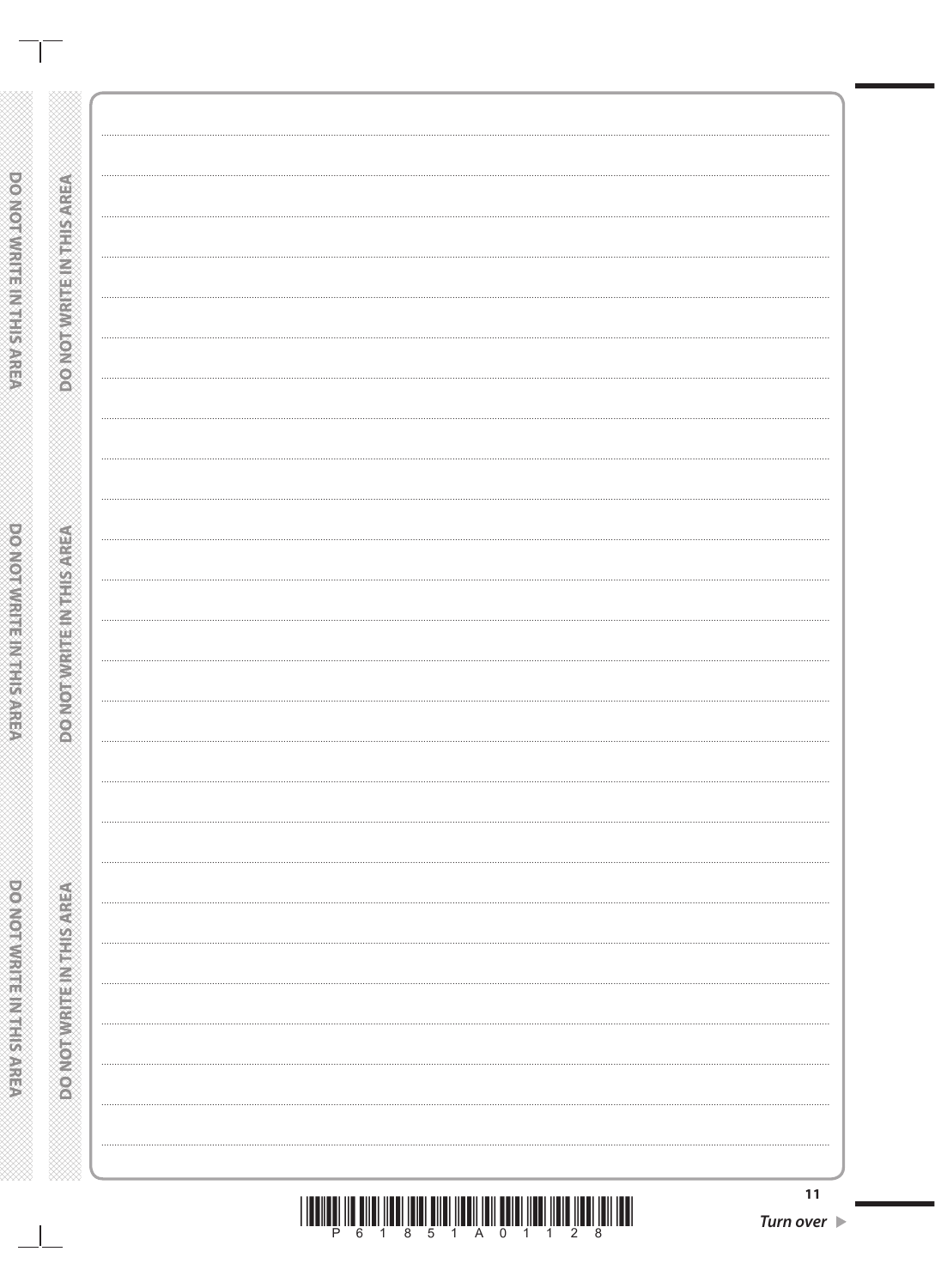| (g) Assess the possible impact of rising fuel prices on an airline business. | (12) |
|------------------------------------------------------------------------------|------|
|                                                                              | .    |
|                                                                              |      |
|                                                                              |      |
|                                                                              |      |
|                                                                              |      |
|                                                                              |      |
|                                                                              |      |
|                                                                              |      |
|                                                                              |      |
|                                                                              |      |
|                                                                              |      |
|                                                                              |      |
|                                                                              |      |
|                                                                              |      |
|                                                                              |      |
|                                                                              |      |
|                                                                              |      |
|                                                                              |      |
|                                                                              |      |
|                                                                              |      |
|                                                                              |      |
|                                                                              |      |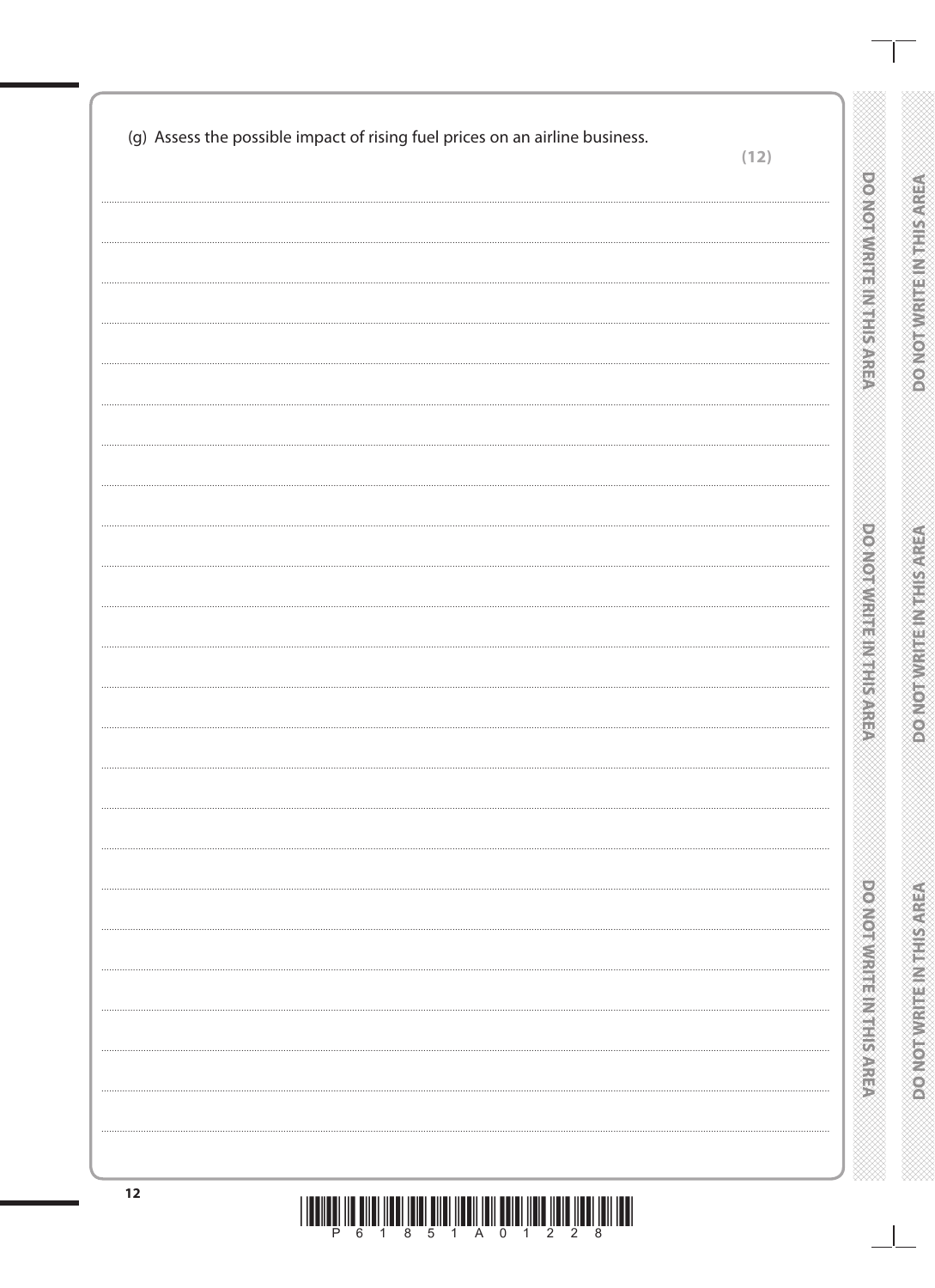| Ш<br>P<br>6<br>0<br>$\overline{2}$<br>8<br>8<br>Α<br>3<br>5 | Turn over ▶ |
|-------------------------------------------------------------|-------------|
|                                                             | 13          |
|                                                             |             |
|                                                             |             |
|                                                             |             |
|                                                             |             |
|                                                             |             |
|                                                             |             |
|                                                             |             |
|                                                             |             |
|                                                             |             |
|                                                             |             |
|                                                             |             |
|                                                             |             |

**DOMOTWRITEIN3HS/AREA** 

**DO NOT WRITE IN THIS AREA**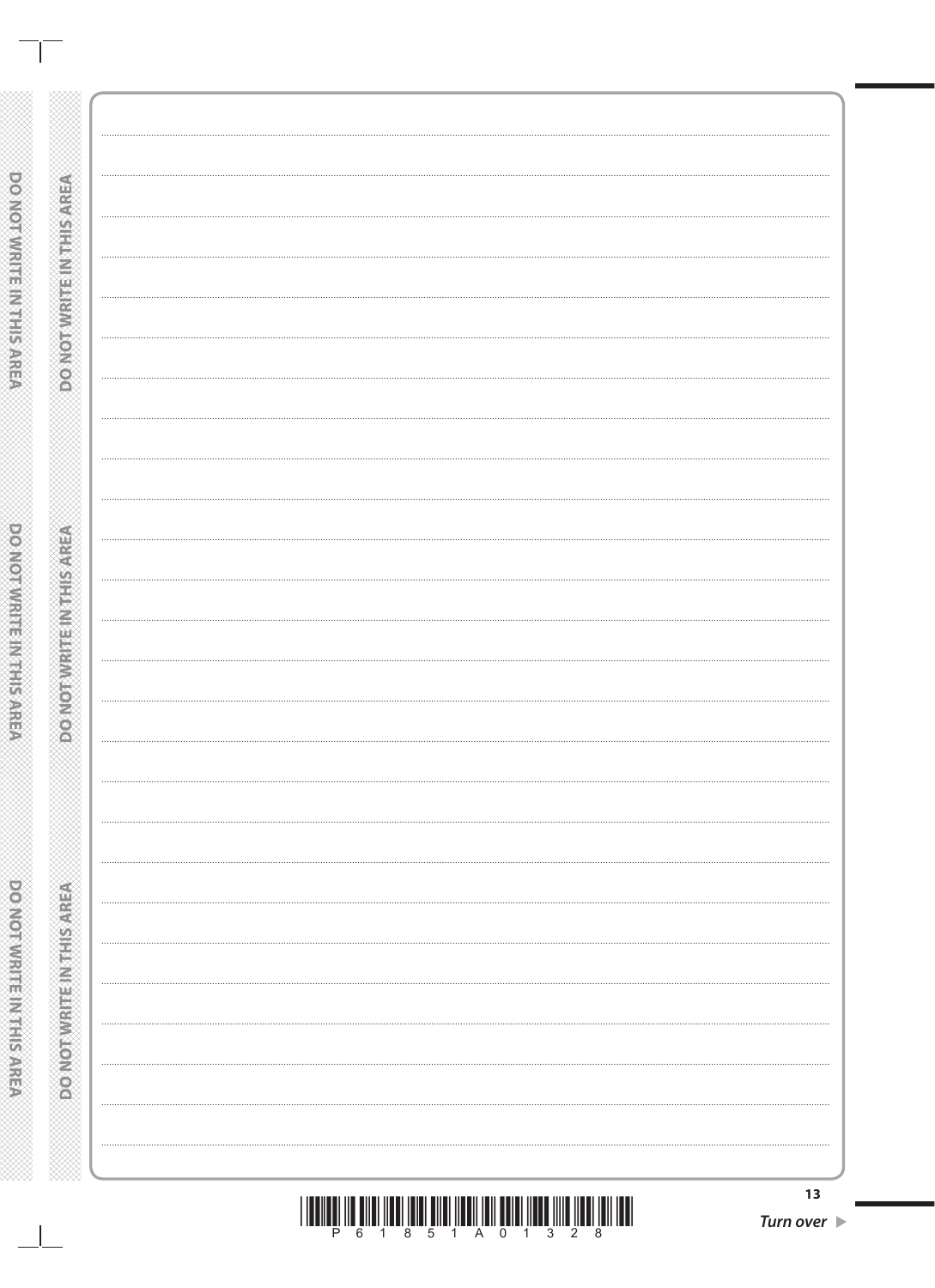| (h) Assess the extent to which this may negatively impact BA. |      |
|---------------------------------------------------------------|------|
|                                                               | (12) |
|                                                               |      |
|                                                               |      |
|                                                               |      |
|                                                               |      |
|                                                               |      |
|                                                               |      |
|                                                               |      |
|                                                               |      |
|                                                               |      |
|                                                               |      |
|                                                               |      |
|                                                               |      |
|                                                               |      |
|                                                               |      |
|                                                               |      |
|                                                               |      |
|                                                               |      |
|                                                               |      |
|                                                               |      |
|                                                               |      |
|                                                               |      |
|                                                               |      |
|                                                               |      |
|                                                               |      |
|                                                               |      |
|                                                               |      |
|                                                               |      |
|                                                               |      |
|                                                               |      |
|                                                               |      |
|                                                               |      |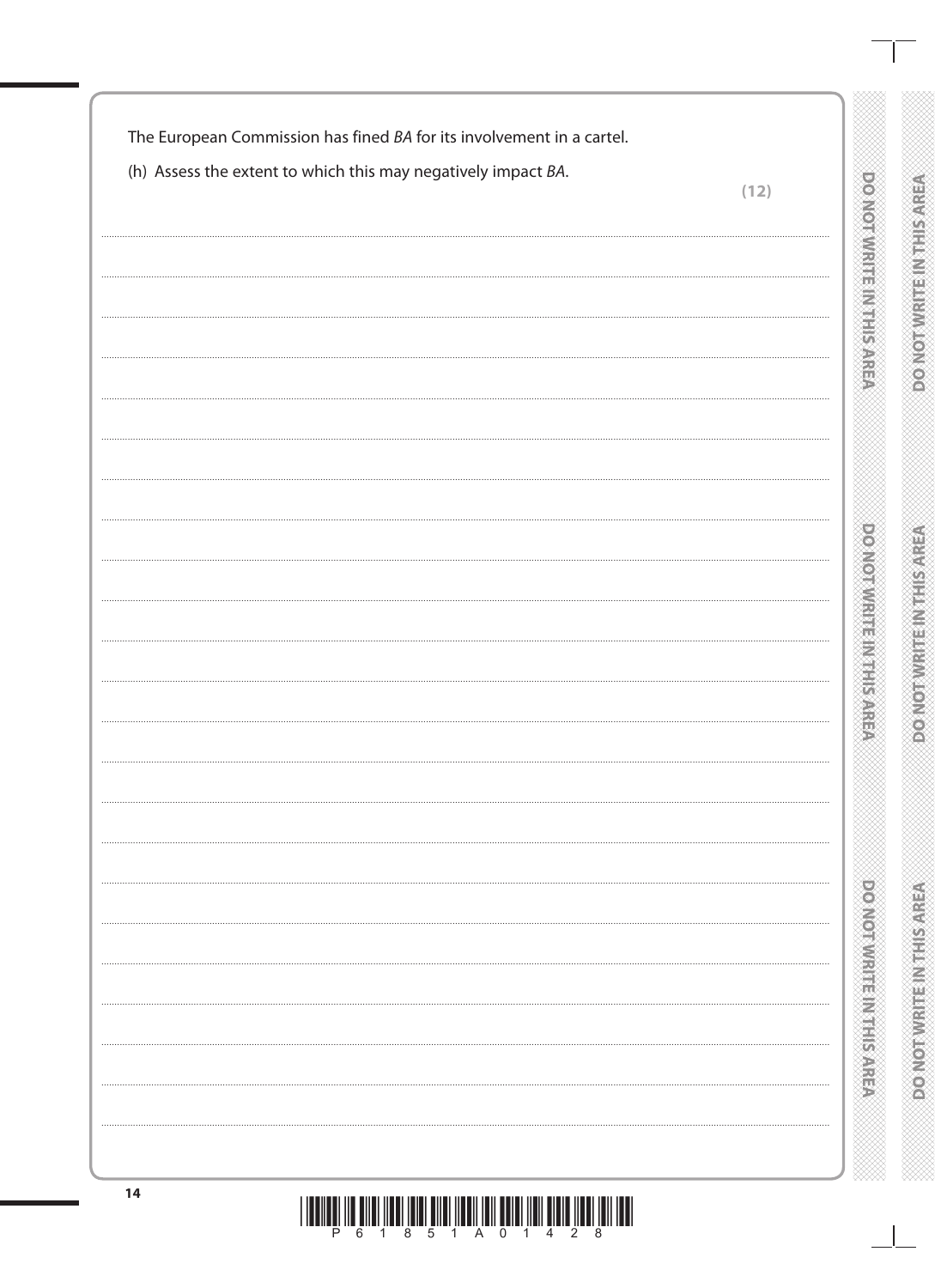| .                                     |  |
|---------------------------------------|--|
|                                       |  |
|                                       |  |
|                                       |  |
|                                       |  |
|                                       |  |
|                                       |  |
|                                       |  |
|                                       |  |
|                                       |  |
|                                       |  |
|                                       |  |
|                                       |  |
|                                       |  |
|                                       |  |
|                                       |  |
|                                       |  |
|                                       |  |
|                                       |  |
|                                       |  |
|                                       |  |
|                                       |  |
|                                       |  |
|                                       |  |
|                                       |  |
|                                       |  |
|                                       |  |
|                                       |  |
|                                       |  |
|                                       |  |
|                                       |  |
|                                       |  |
|                                       |  |
|                                       |  |
|                                       |  |
|                                       |  |
|                                       |  |
|                                       |  |
|                                       |  |
|                                       |  |
|                                       |  |
|                                       |  |
| (Total for Question 1 = 60 marks)     |  |
|                                       |  |
| <b>TOTAL FOR SECTION A = 60 MARKS</b> |  |

Turn over  $\blacktriangleright$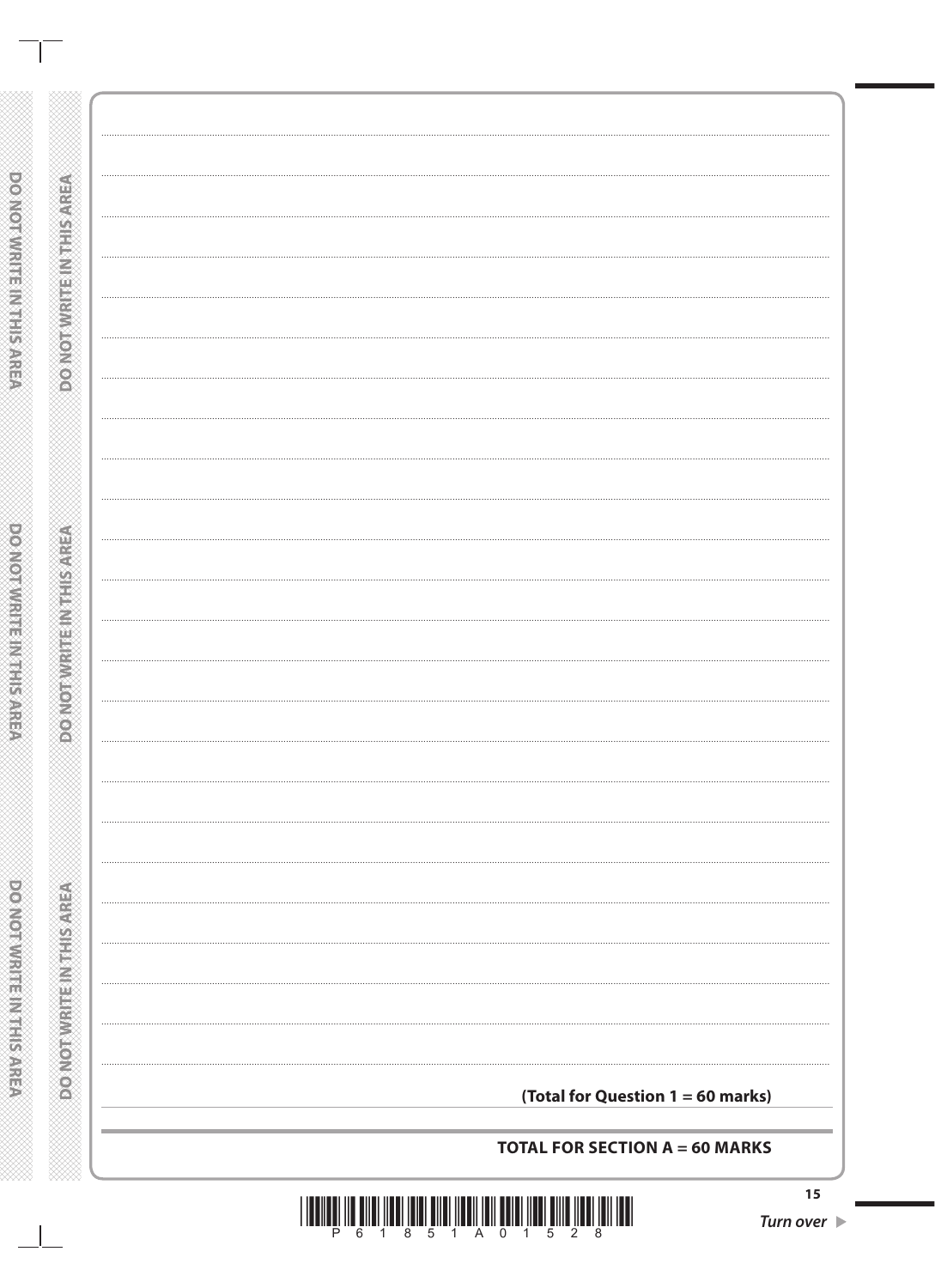5

10

15

# **SECTION B**

## **Read the following extracts (D and E) before answering Question 2.**

**Write your answer in the space provided.**

#### **Extract D**

**A new high-speed rail network connecting the north and south.**



The High Speed Two (HS2) is a new railway aimed to improve Britain's transport network. It involves 345 miles of new high speed track and will connect the city centres of London, Birmingham, Manchester and Leeds. HS2 is expected to carry around 100 million passengers a year when fully operational. Construction has started on phase 1 which will link London and Birmingham by 2026. Land has been cleared and houses demolished to make way for the new railway tracks and stations. Phase 2 will run from the Midlands to Manchester and Leeds and is planned to be completed by 2033. The government's budget for HS2 is £56bn and it estimates that for every £1 invested in HS2 the UK will receive £2.30 in benefits.

The project aims to help join up the major urban areas around the country. This connectivity will enable businesses in the North and the Midlands to gain better access to new markets in the UK and Europe. Since HS2 was announced, new records have been set in Birmingham, Manchester and Leeds for building new offices, homes and hotel rooms. The new railway aims to reduce congestion and improve reliability for millions of commuters and tourists using Britain's railways.

Those opposing the plans argue that returns for the level of expenditure are debateable and may result in more economic activity created in London at the expense of the rest of the country.

> (Sources: adapted from https://www.hs2.org.uk/why/investing-in-our-economy/, http://www.hs2actionalliance.org/what-is-hs2/timeline/)

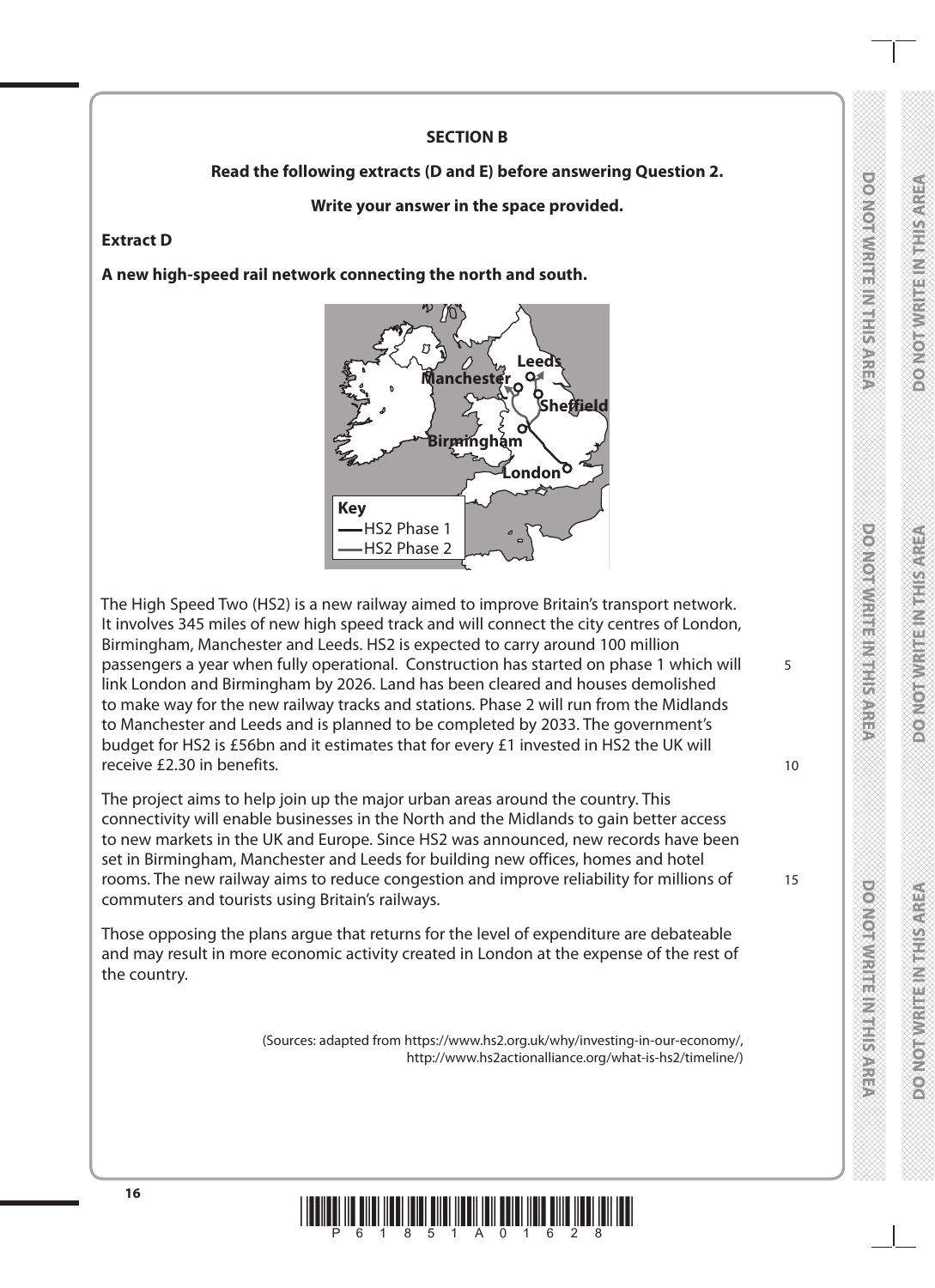# **Extract E**



(Source: adapted from http://assets.hs2.org.uk/sites/default/files/consulation\_library/pdf/P2C37\_Journey%20 times%20and%20frequencies%20LOW.pdf)

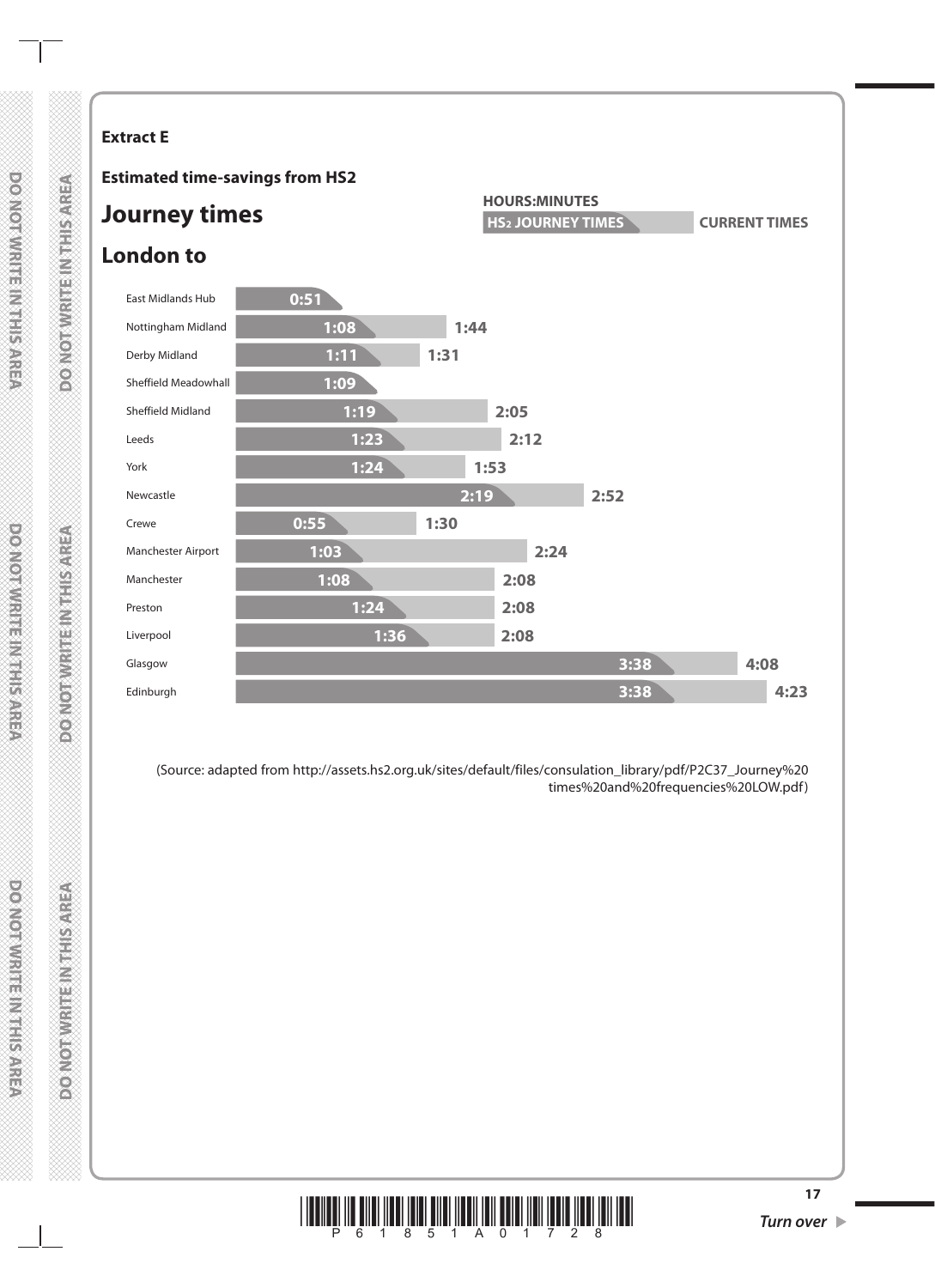| (20) | 2 Evaluate the extent to which these externalities are likely to benefit the UK economy. |
|------|------------------------------------------------------------------------------------------|
|      |                                                                                          |
|      |                                                                                          |
|      |                                                                                          |
|      |                                                                                          |
|      |                                                                                          |
|      |                                                                                          |
|      |                                                                                          |
|      |                                                                                          |
|      |                                                                                          |
|      |                                                                                          |
|      |                                                                                          |
|      |                                                                                          |
|      |                                                                                          |
|      |                                                                                          |
|      |                                                                                          |
|      |                                                                                          |
|      |                                                                                          |
|      |                                                                                          |
|      |                                                                                          |
|      |                                                                                          |
|      |                                                                                          |
|      |                                                                                          |
|      |                                                                                          |
|      |                                                                                          |
|      |                                                                                          |
|      |                                                                                          |
|      |                                                                                          |
|      |                                                                                          |
|      |                                                                                          |
|      |                                                                                          |
|      |                                                                                          |
|      |                                                                                          |
|      |                                                                                          |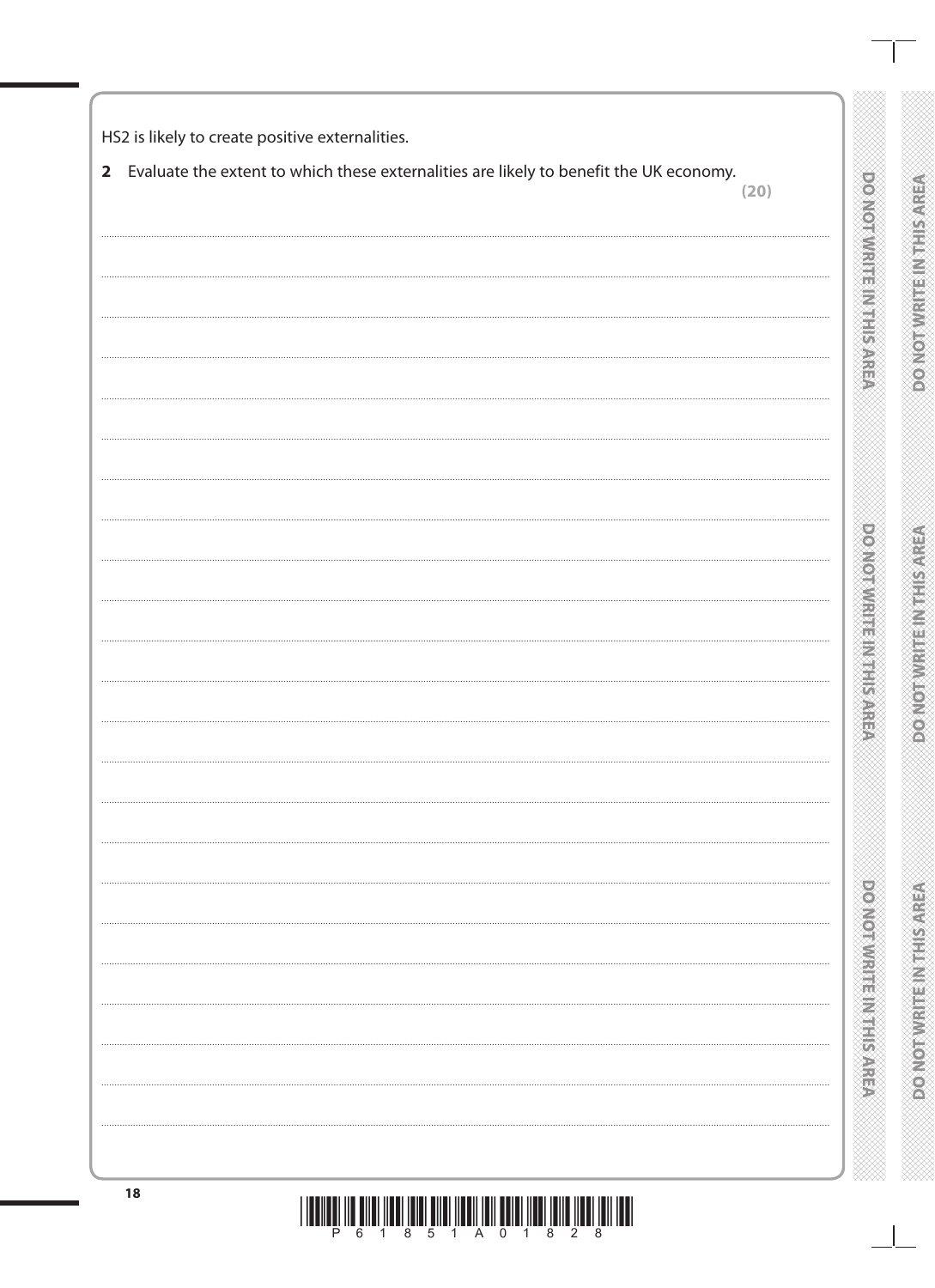| 19 |
|----|
|    |
|    |
|    |
|    |
|    |
|    |
|    |
|    |
|    |
|    |
|    |
|    |
|    |
|    |
|    |
|    |
|    |
|    |

**DONOTWRITE INTIESAREA** 

**PONOTWEIGHNITHS AREA** 

**DO NOT WRITEIN THIS AREA**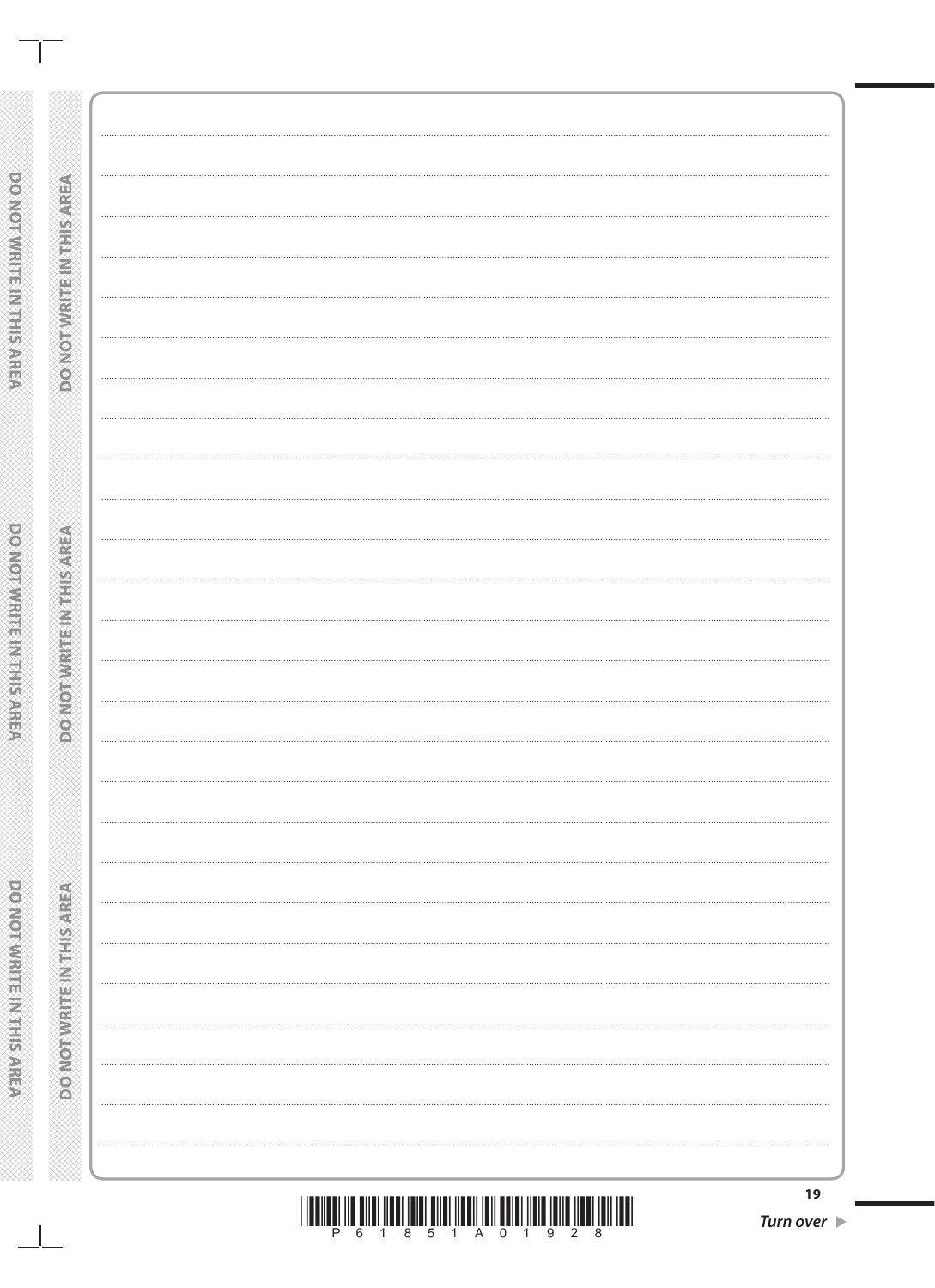|        | ì    |
|--------|------|
|        |      |
|        |      |
|        |      |
|        |      |
|        |      |
|        |      |
| Ì      | í    |
|        |      |
|        |      |
|        |      |
|        | j    |
|        | í    |
|        |      |
|        |      |
|        |      |
|        | ١    |
|        |      |
| í      |      |
|        |      |
|        |      |
|        |      |
|        |      |
|        |      |
|        | í    |
|        |      |
|        |      |
|        |      |
| ì      |      |
|        |      |
| į      | í    |
|        | j    |
|        |      |
| j      |      |
|        |      |
| É<br>i |      |
|        |      |
|        |      |
| nó     |      |
|        |      |
|        |      |
|        | š    |
|        |      |
|        |      |
|        |      |
|        |      |
| ij     |      |
|        |      |
| Ì<br>i | 5    |
|        |      |
| j      | 5    |
|        |      |
|        | í    |
| ë      |      |
|        |      |
|        |      |
|        |      |
| j      | 5    |
|        | j    |
| ì      |      |
|        | ì    |
|        |      |
|        |      |
|        |      |
|        |      |
| í      | í    |
|        |      |
|        | 5    |
|        |      |
| j      | í    |
| j      | í    |
|        |      |
|        |      |
|        |      |
|        |      |
| i      |      |
|        | ì    |
| j      | ׇ֚֠֕ |
|        |      |
|        | ĭ    |
|        |      |

# (Total for Question 2 = 20 marks) **TOTAL FOR SECTION B = 20 MARKS**  $20$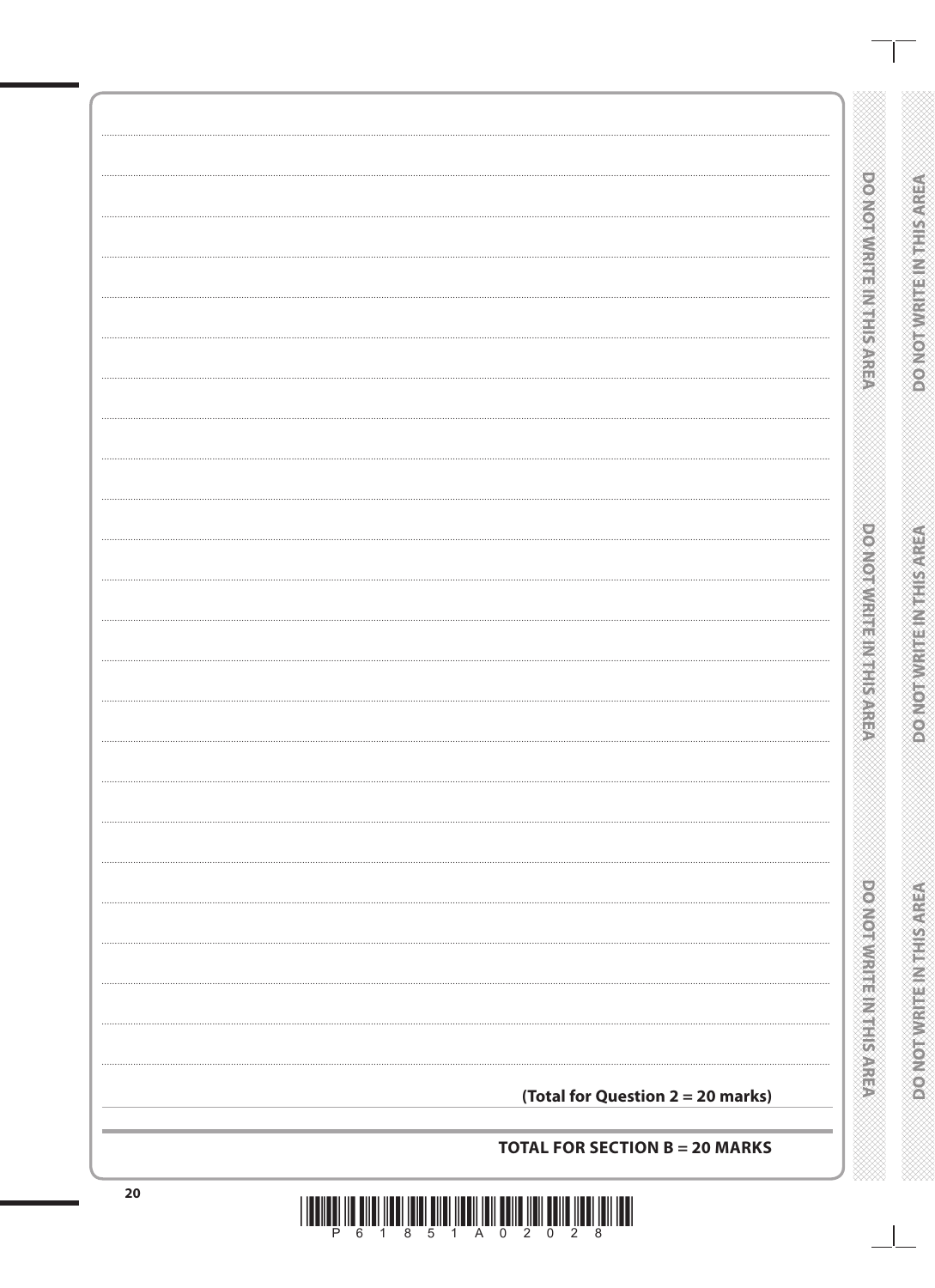# **SECTION C**

# **Read the following extracts (F and G) before answering Question 3.**

#### **Write your answer in the space provided.**

#### **Extract F**

#### *Amazon* **is not a traditional monopoly, but it does monopolise the attention of consumers**

*Amazon* is already a huge part of many people's lives and is the world's largest online retailer. The company was originally a bookseller but has expanded to sell over 200 million different products in the USA and 120 million products in the UK, which include grocery products, clothing, sports equipment, electronics and books. *Amazon*'s size gives it tremendous buying power. Just like *Walmart* and other big companies, *Amazon* can use that power to negotiate low prices from suppliers for the products and services that it sells.

*Amazon* is just one of several major tech companies, such as *Google* and *Facebook*, facing new scrutiny over their market power, which do not fit neatly in to the usual understanding of monopoly. In a traditional sense, *Amazon* still faces lots of competition. In the US market, *Walmart* remains the leading retailer overall, with more than three times *Amazon*'s retail revenue. Although *Amazon* is the clear leader in e-commerce, much of worldwide retail spending is still in bricks-and-mortar stores.

Since 2017 *Amazon* has purchased companies at an unprecedented rate in its quest to expand. These include *PillPack* a pharmaceutical company for \$1bn, *Ring*, a start-up that specialises in smart-camera doorbells for \$900m and \$13.7bn for *Whole Foods*. Billiondollar transactions are not foreign to *Amazon*; it acquired *Zappos*, an online shoe and clothing retailer, for \$1.2bn in 2009 and \$1bn for *Twitch*, an online gaming company in 2014. But until recently, that kind of big spending was sporadic with *Amazon* CEO Jeff Bezos preferring to develop projects in-house.

(Sources: adapted from https://www.inc.com/associated-press/amazon-whole-foods-commerce-antitrust. html,

https://www.cnbc.com/2018/06/28/amazon-is-buying-companies-at-an-unprecedented-rate-and-whymatters.html)



**RESINGERAL PRODUCTIONS** 

5

10

15

20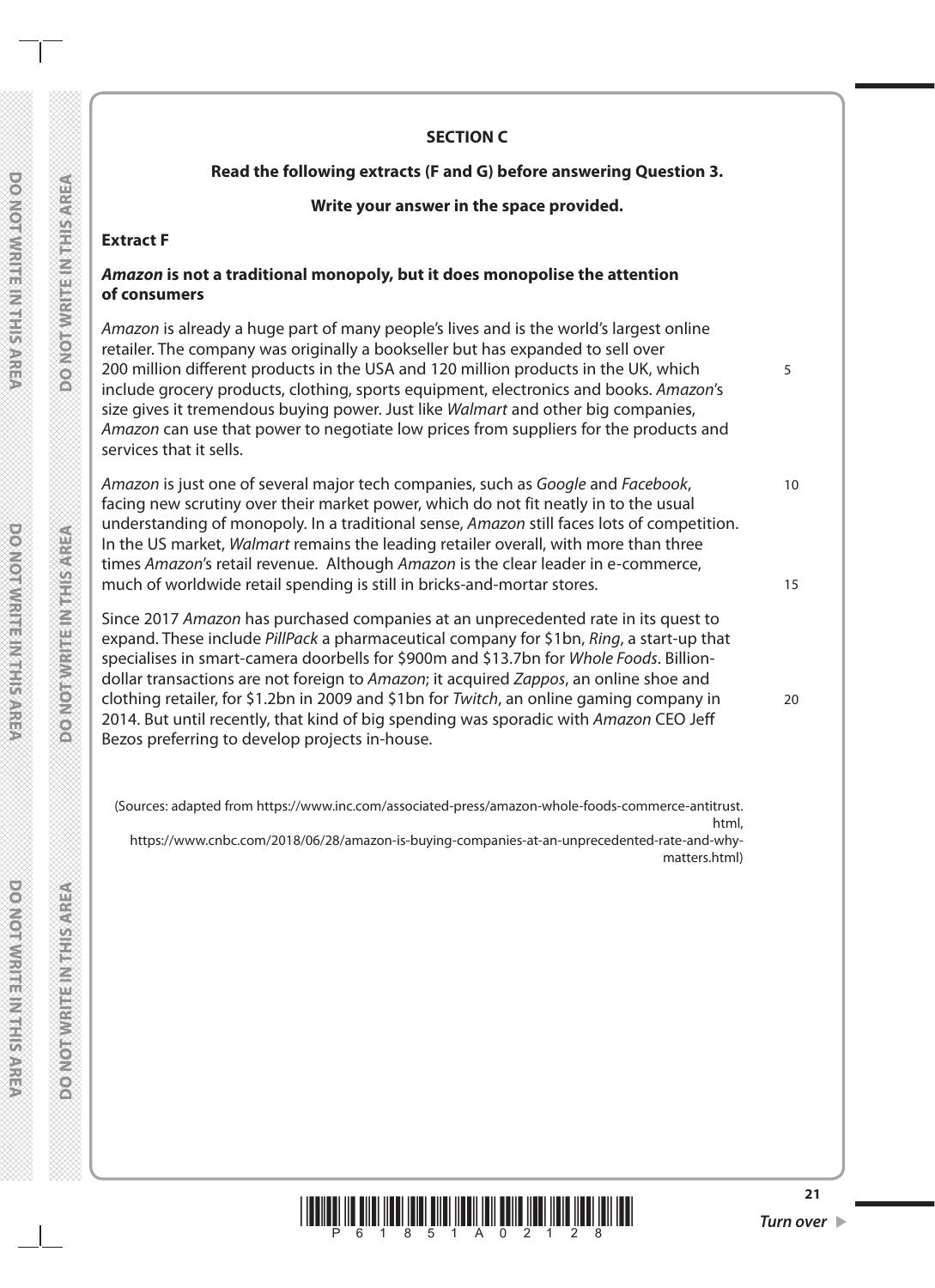# **DOMORATION ENGINEERING**

DONOTWRITEINTHISAREA

# **Extract G**

E-commerce share of total global retail sales from 2015 to 2021. (\* denotes forecasted E-commerce share)



(Source: adapted from https://www.statista.com/statistics/534123/e-commerce-share-of-retail-sales-worldwide/)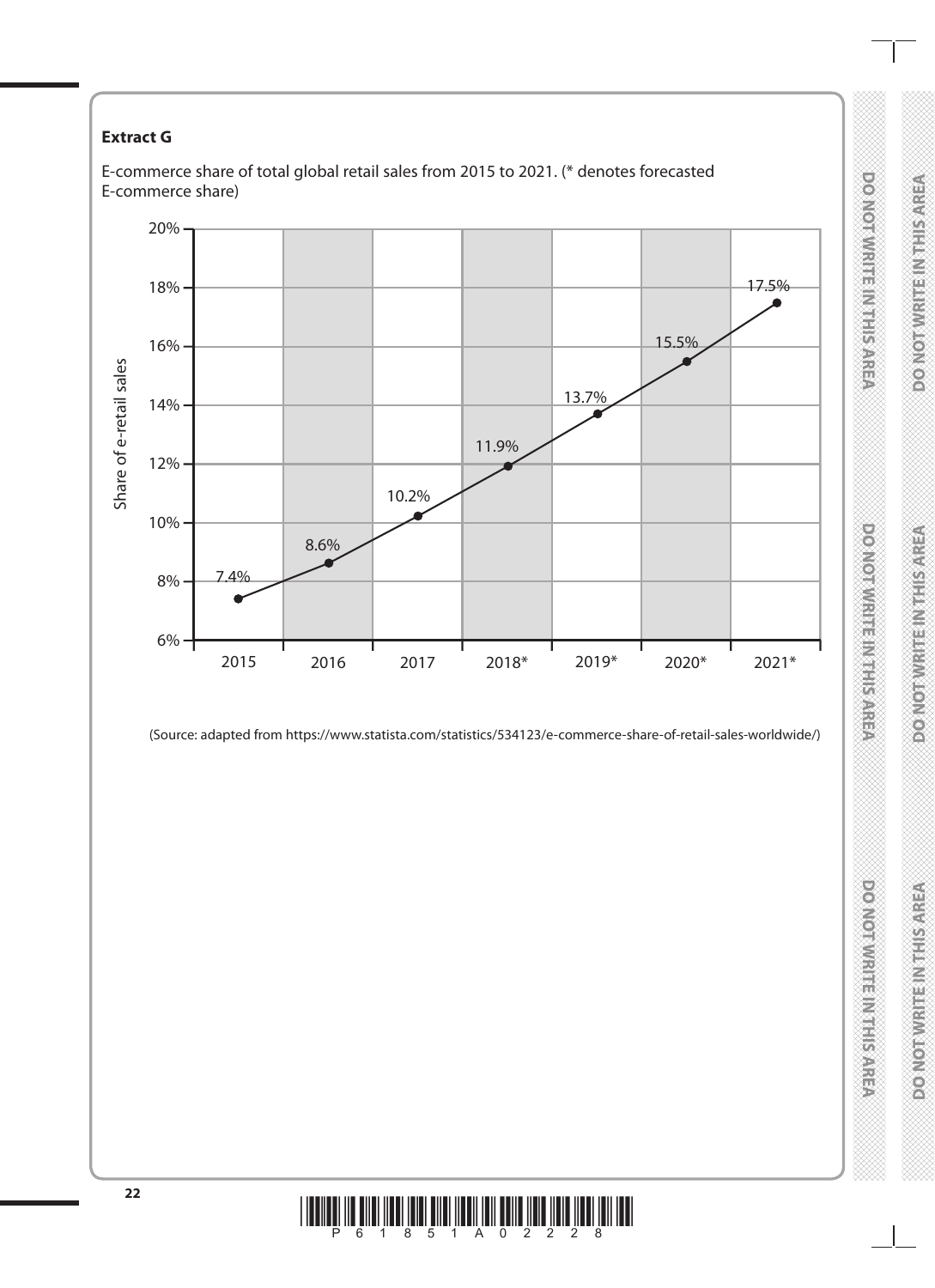| <br><br>                                                                                                             |  |
|----------------------------------------------------------------------------------------------------------------------|--|
|                                                                                                                      |  |
|                                                                                                                      |  |
|                                                                                                                      |  |
|                                                                                                                      |  |
|                                                                                                                      |  |
|                                                                                                                      |  |
|                                                                                                                      |  |
|                                                                                                                      |  |
|                                                                                                                      |  |
|                                                                                                                      |  |
|                                                                                                                      |  |
|                                                                                                                      |  |
|                                                                                                                      |  |
|                                                                                                                      |  |
|                                                                                                                      |  |
|                                                                                                                      |  |
|                                                                                                                      |  |
|                                                                                                                      |  |
|                                                                                                                      |  |
|                                                                                                                      |  |
|                                                                                                                      |  |
|                                                                                                                      |  |
|                                                                                                                      |  |
|                                                                                                                      |  |
|                                                                                                                      |  |
|                                                                                                                      |  |
| <u>T TERMEN TE DITETATE DE L'INTERNATION DE L'ARTICLE DE L'ARTICLE DE L'ARTICLE DE L'ARTICLE DE L'ARTICLE DE L'A</u> |  |

| <u> ANTI MENDIMI MENDIMI ANTI MENDIMI ANTI MENDIMI ANTI MEN</u> |  |  |  |  |  |  |
|-----------------------------------------------------------------|--|--|--|--|--|--|
| P 6 1 8 5 1 A 0 2 3 2 8                                         |  |  |  |  |  |  |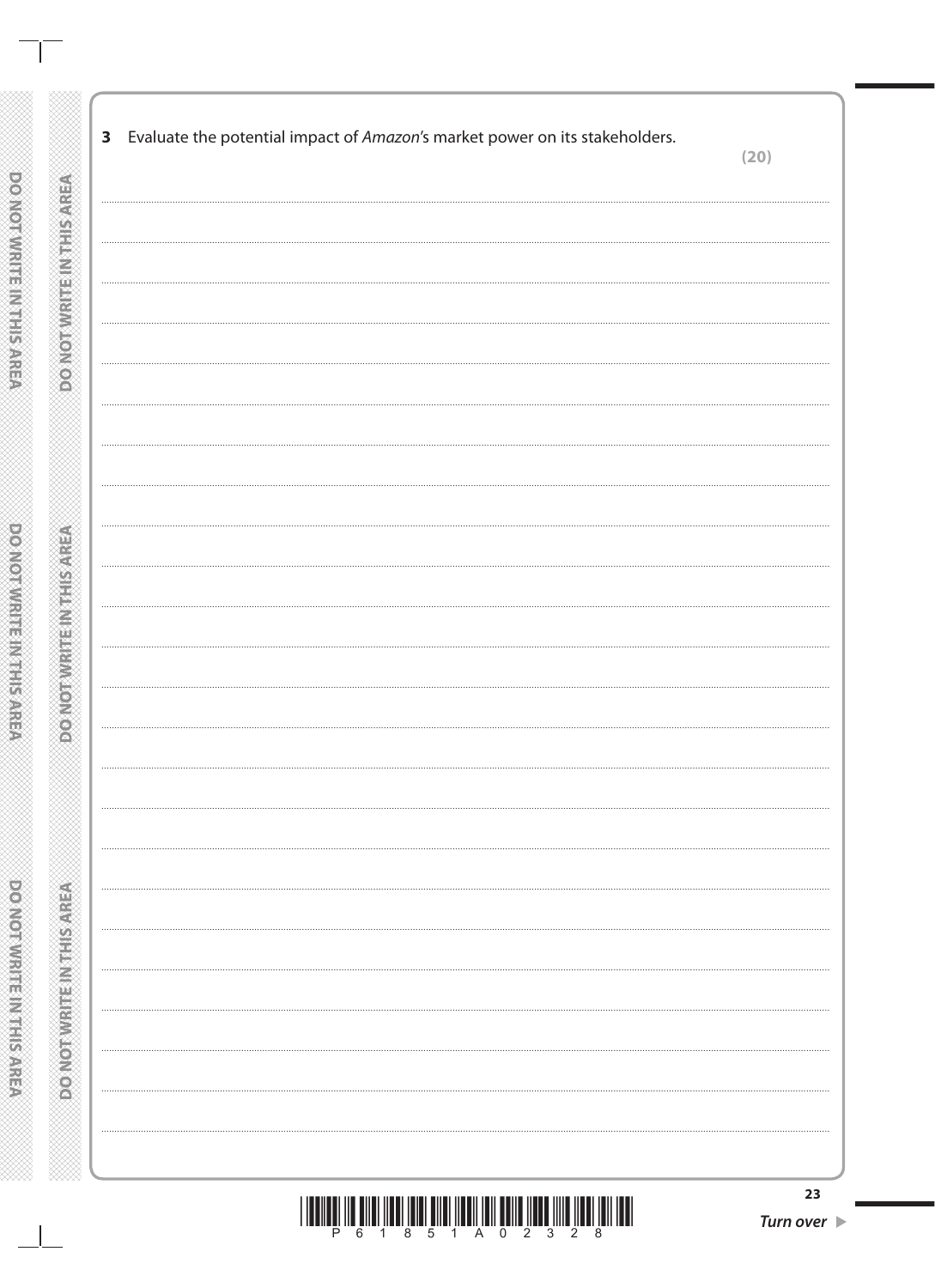| ŕ      |   |  |  |
|--------|---|--|--|
|        |   |  |  |
| ٦      |   |  |  |
|        |   |  |  |
| ı      |   |  |  |
|        |   |  |  |
| ⇔      |   |  |  |
|        | í |  |  |
| Ĥ      | ú |  |  |
|        |   |  |  |
|        |   |  |  |
|        |   |  |  |
|        |   |  |  |
| ÷      |   |  |  |
|        |   |  |  |
|        |   |  |  |
| ė      |   |  |  |
|        |   |  |  |
| ≒      |   |  |  |
| Ś      |   |  |  |
|        |   |  |  |
|        |   |  |  |
|        | í |  |  |
| ⇔      |   |  |  |
|        |   |  |  |
|        |   |  |  |
| ۱      |   |  |  |
|        |   |  |  |
|        |   |  |  |
|        |   |  |  |
| ≚      | ÷ |  |  |
| ä      |   |  |  |
|        |   |  |  |
| —      |   |  |  |
|        |   |  |  |
|        |   |  |  |
| ≚      |   |  |  |
|        | ì |  |  |
| ú      |   |  |  |
| š      |   |  |  |
| ≃<br>j | í |  |  |
|        |   |  |  |
|        |   |  |  |
|        |   |  |  |
|        |   |  |  |
| è<br>ļ |   |  |  |
|        |   |  |  |
| é      |   |  |  |
| u      |   |  |  |
| è      |   |  |  |
|        |   |  |  |
|        |   |  |  |
| ú      |   |  |  |
| ń      |   |  |  |
| ğ      |   |  |  |
|        |   |  |  |
|        |   |  |  |
|        |   |  |  |
|        |   |  |  |
|        |   |  |  |
|        |   |  |  |
|        |   |  |  |
|        |   |  |  |
|        |   |  |  |

| 24 |  |
|----|--|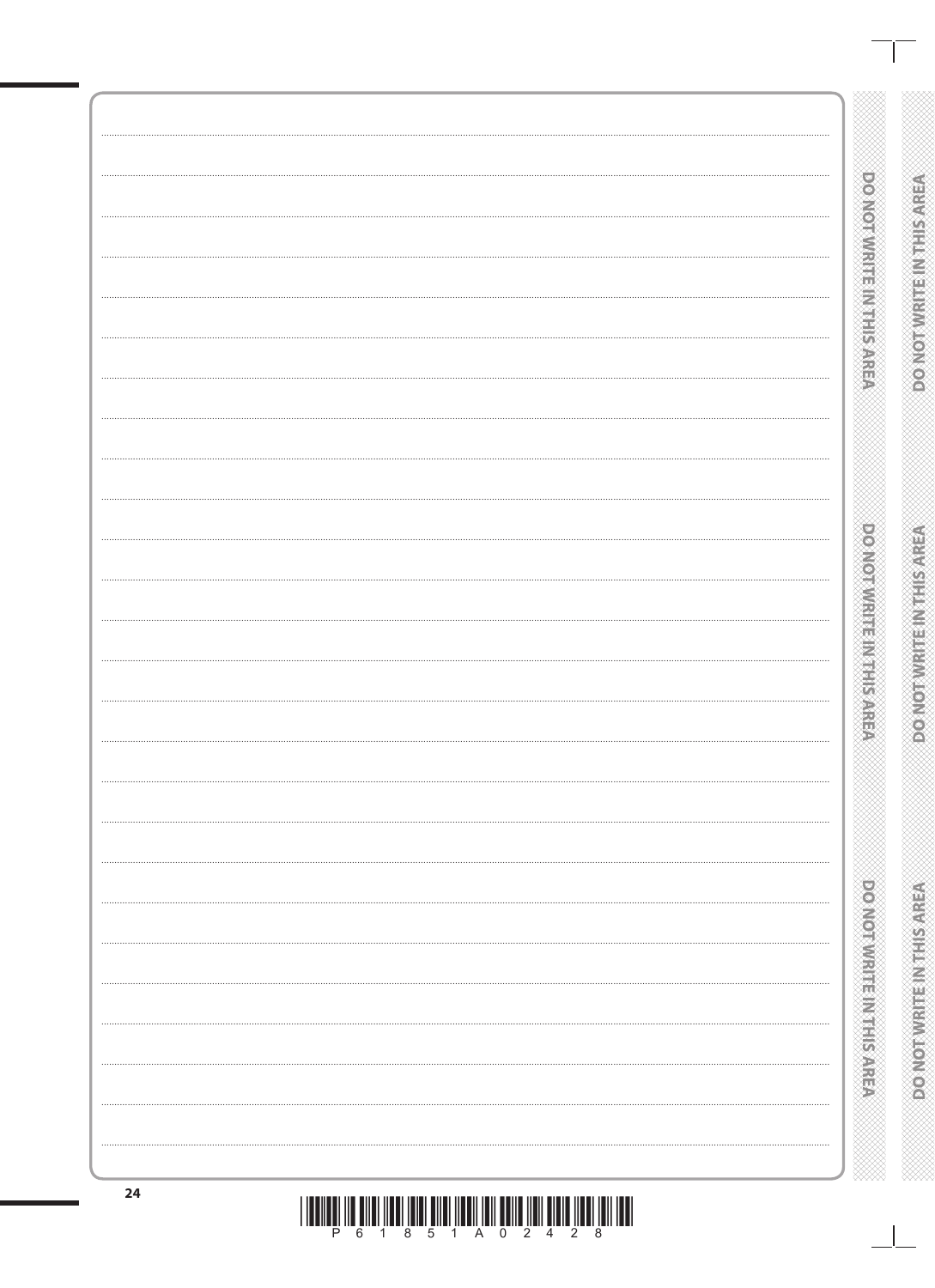| <b>TERMINER IN ENTREDUCTION</b> |                                       |
|---------------------------------|---------------------------------------|
|                                 |                                       |
|                                 |                                       |
|                                 |                                       |
|                                 |                                       |
|                                 |                                       |
|                                 |                                       |
|                                 |                                       |
|                                 |                                       |
|                                 |                                       |
|                                 |                                       |
|                                 |                                       |
|                                 |                                       |
|                                 |                                       |
|                                 |                                       |
|                                 |                                       |
|                                 |                                       |
|                                 |                                       |
|                                 |                                       |
|                                 |                                       |
|                                 |                                       |
|                                 |                                       |
|                                 |                                       |
|                                 |                                       |
|                                 |                                       |
|                                 |                                       |
|                                 |                                       |
|                                 |                                       |
|                                 |                                       |
|                                 |                                       |
|                                 |                                       |
|                                 |                                       |
|                                 |                                       |
|                                 |                                       |
|                                 |                                       |
|                                 |                                       |
|                                 |                                       |
|                                 |                                       |
|                                 |                                       |
|                                 |                                       |
|                                 |                                       |
|                                 |                                       |
|                                 |                                       |
|                                 |                                       |
|                                 |                                       |
|                                 |                                       |
|                                 |                                       |
|                                 |                                       |
|                                 |                                       |
|                                 |                                       |
|                                 |                                       |
|                                 |                                       |
|                                 |                                       |
|                                 |                                       |
|                                 |                                       |
|                                 |                                       |
|                                 |                                       |
|                                 |                                       |
|                                 |                                       |
|                                 |                                       |
|                                 |                                       |
|                                 |                                       |
|                                 |                                       |
|                                 |                                       |
|                                 |                                       |
|                                 |                                       |
|                                 |                                       |
|                                 |                                       |
|                                 |                                       |
|                                 |                                       |
|                                 | (Total for Question 3 = 20 marks)     |
|                                 |                                       |
|                                 |                                       |
|                                 |                                       |
| <b>POINOT WERE EINITED AREA</b> |                                       |
|                                 | <b>TOTAL FOR SECTION C = 20 MARKS</b> |
|                                 |                                       |
|                                 | <b>TOTAL FOR PAPER = 100 MARKS</b>    |
|                                 |                                       |
|                                 |                                       |

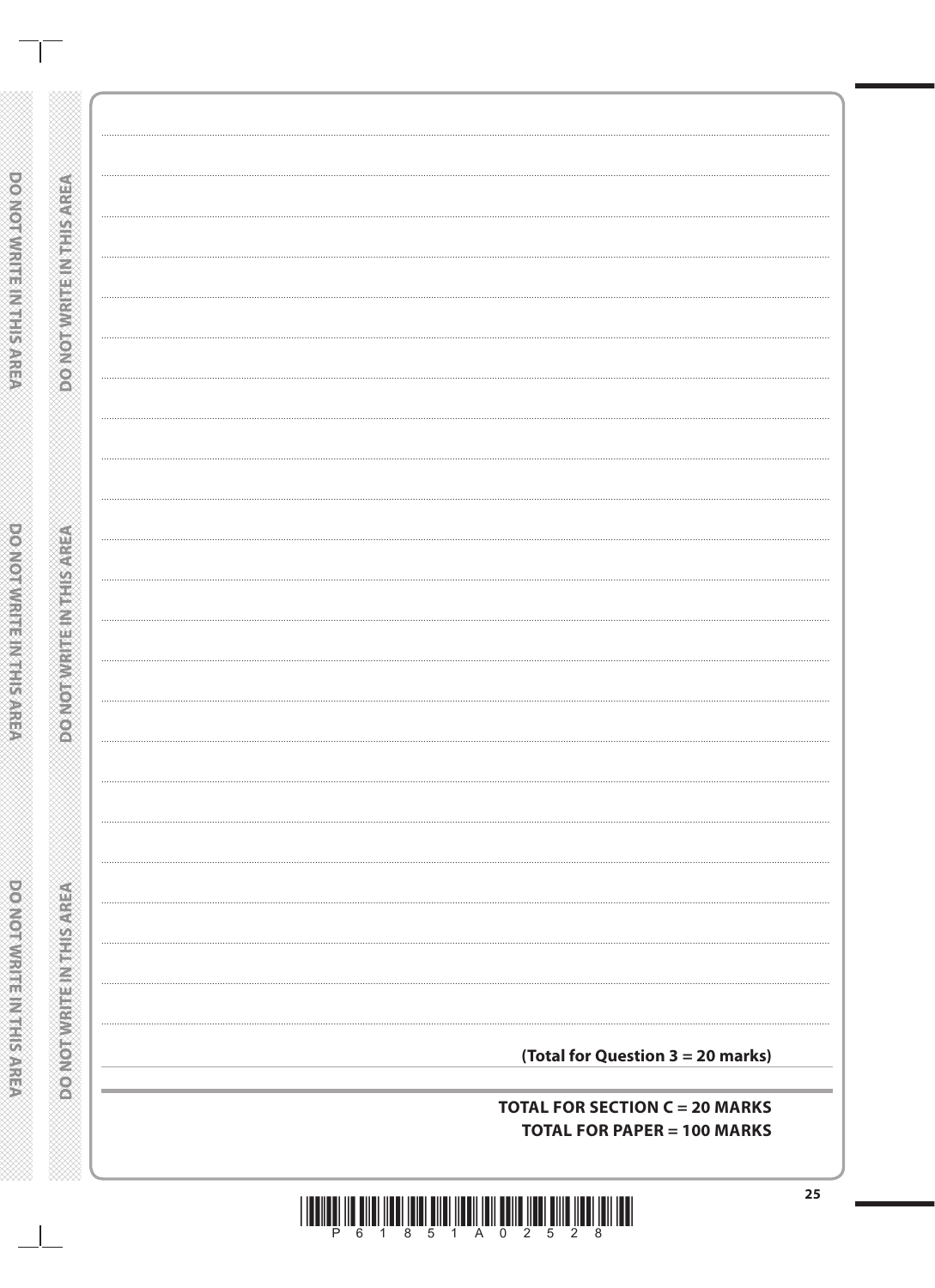

**BLANK PAGE**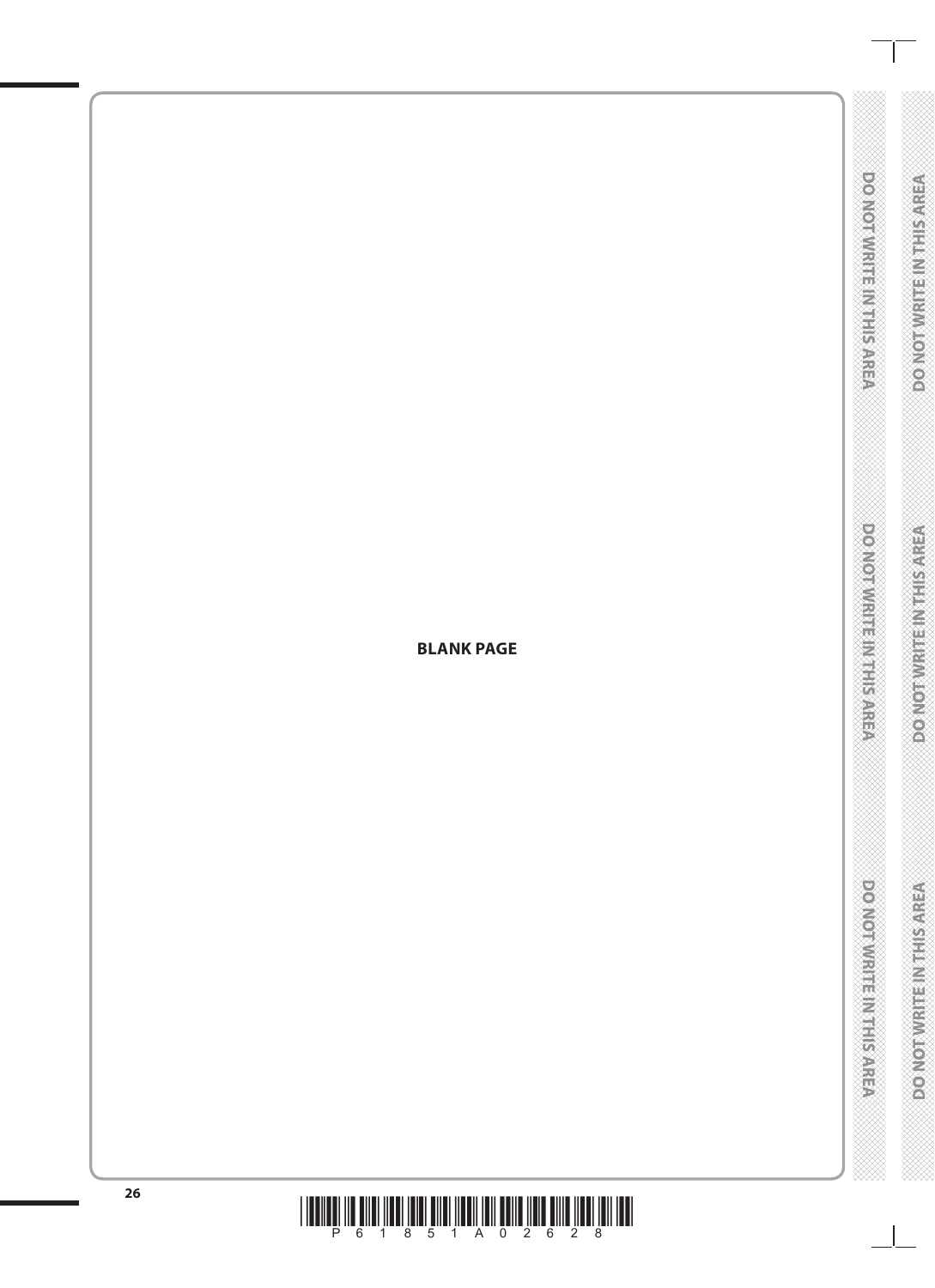**BLANK PAGE**